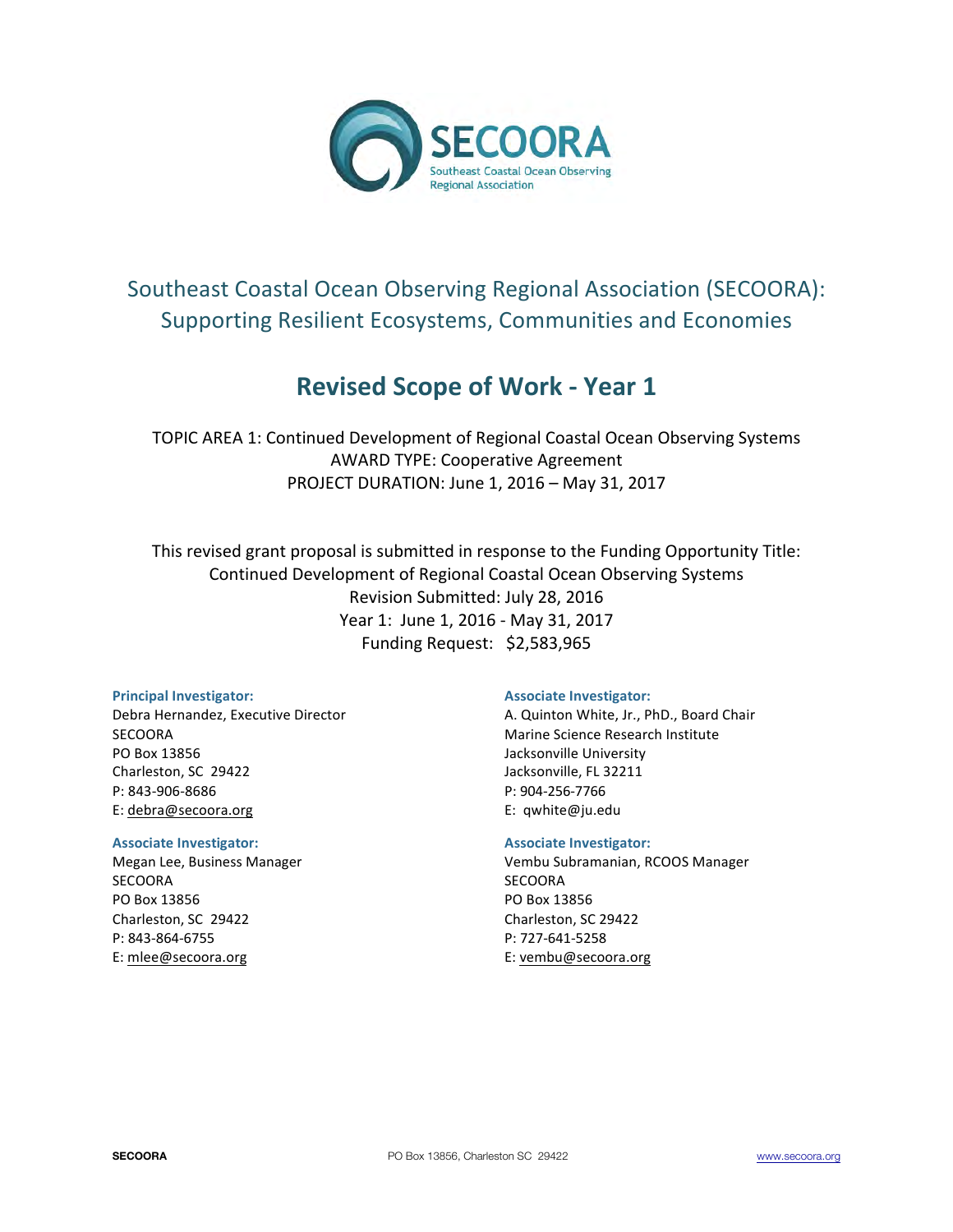## **Project Summary**

SECOORA is part of the US Integrated Ocean Observing System (IOOS®), and evolved out of several earlier sub-regional programs. Its footprint covers both the eastern Gulf of Mexico (GOM) and the South Atlantic Bight (SAB), which are connected by the Loop Current- Florida Current- Gulf Stream continuum. Our members include a cross-section of regional interests from private industry, academia, non-governmental organizations and state and federal government. SECOORA integrates observations, models, data management and outreach to sustain and advance an end-to-end, regional coastal ocean observing system (RCOOS) responsive to societal needs. An information management system transforms and delivers valueadded products and services consistent with priorities identified through stakeholder needs assessments. SECOORA emphasizes coordinating a multidisciplinary suite of coastal ocean observations with numerical models so that societally important phenomena may be described, understood and ultimately predicted via applications of best science practices. This work provides foundational observing, modeling and data management capabilities to predict and support preparedness to changing conditions, thus enabling resiliency.

US IOOS, from its inception, recognized the importance of the coastal ocean in providing a significant part of the nation's ecosystems services. SECOORA is a region where hurricane landfalls are prevalent and where consequences from oil and gas operations are significant. The region is also a major tourist destination and a commercial and recreational fishing hub. Through performance, SECOORA has demonstrated both a vision and set of accomplishments toward meeting the US IOOS goal of societally relevant applied science. SECOORA sustains observations consisting of High Frequency radars (HFR) for surface currents and waves; moored buoys for surface meteorology and water temperature, salinity and in some instances waves and currents; coastal stations for surface meteorology and water level; and, glider surveys, including bio-optical measurements, temperature, and salinity. These observational components inform and support models across multiple scales and applications. SECOORA-related modeling is used to explain various phenomenology in the region, including harmful algal blooms (HABs), storm surges, oil spill trajectories, fisheries recruitment and beach water quality. SECOORA funding, therefore, supports an array of coastal ocean observations in addition to benefitting society across a spectrum of coastal ocean applications. This proposal seeks funding for the period from June 1, 2016 – May 31, 2017.

Priorities for SECOORA are to sustain critical observing, data management and modeling activities, build upon successes with users, seek new leveraging opportunities and add new multidisciplinary RCOOS components. With the \$2,583,965 funding, SECOORA specifically seeks to:

- Continue governance and management for the Regional Association (RA);
- Effectively engage users and other stakeholders to prioritize investments;
- Provide data management and communication (DMAC) infrastructure;
- Continue operation of the existing HFRs in the region, presently consisting of 15 sites distributed from Cape Hatteras to west Florida, and continue coordination with the national network;
- Continue operation of 21 *in situ* stations along the Carolina and West Florida Shelf (WFS) coasts;
- Sustain modeling and other product efforts, including: 1) SECOORA-wide daily nowcast/forecast (N/F) system for currents, waves, and primary production, 2) statistical beach and shellfish water quality predictions; 3) an improved Marine Weather Portal (MWP); and, 4) a high resolution WFS circulation modeling system directly linking shelf seas with estuaries;
- Address spatial observing gaps by: 1) initiating a glider observatory for the South Atlantic Bight (SAB) and 2) installing a coastal water quality and meteorological station in Charleston Harbor, SC.

SECOORA works closely with partners to achieve our goals. Below are contributors to this effort:

• Federal: NOAA National Weather Service (NWS), Ocean Acidification Program (OAP), National Estuarine Research Reserve System (NERRS), National Marine Fisheries Service (NMFS), National Ocean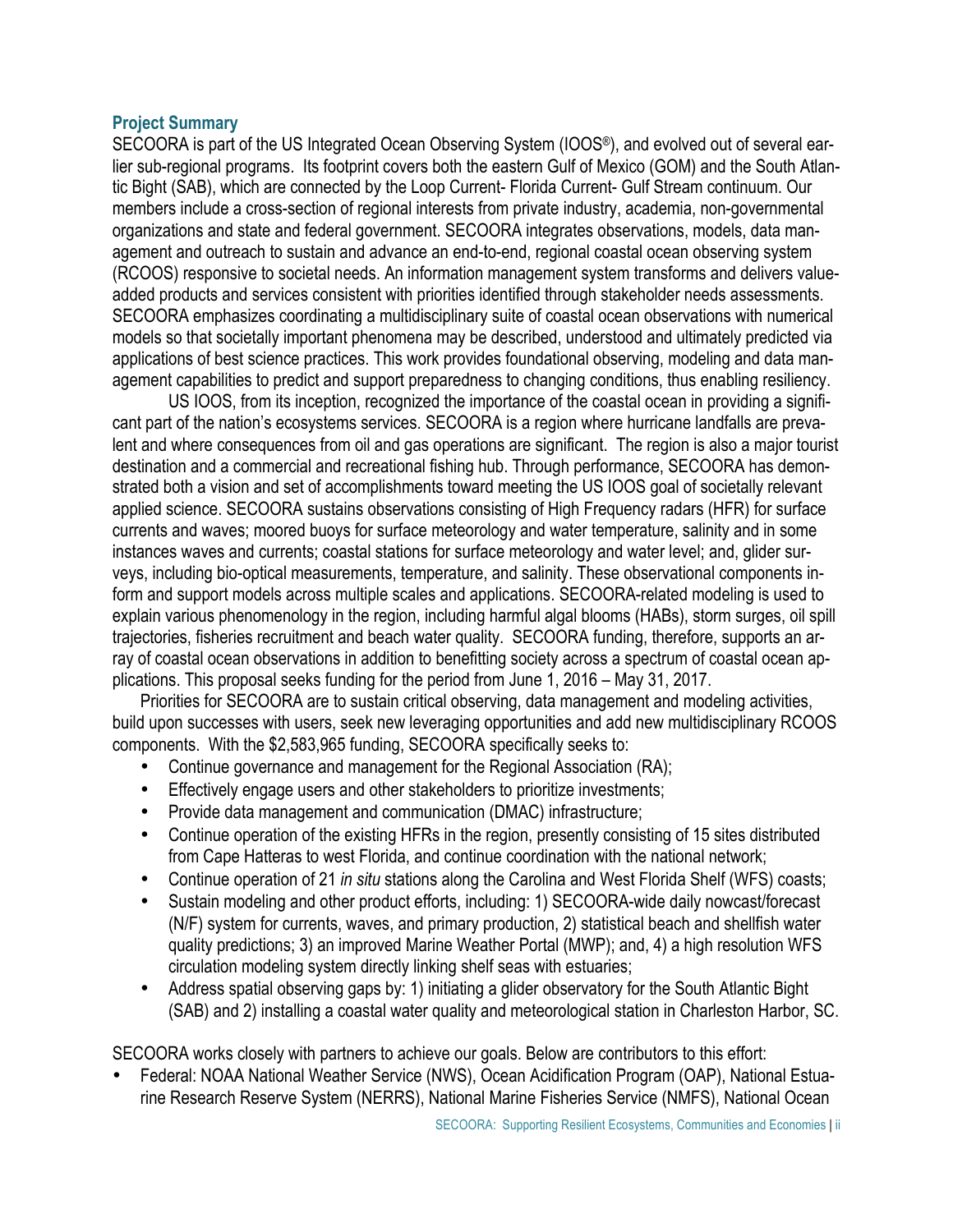Service (NOS), Ecological Forecasting Roadmap Team, National Centers for Coastal Ocean Science (NCCOS), Office of Response and Restoration (OR&R), and Gray's Reef National Marine Sanctuary (GRNMS), US Marine Corps, US Army Corps of Engineers (USACE), US Coast Guard (USCG).

- State: NC Department of Environment and Natural Resources (DENR), SC Department of Health and Environmental Control (DHEC), GA Department of Natural Resources DNR, FL Department of Environment Protection (DEP), FL Department of Health (FL DOH), FL Fish and Wildlife Commission (FWC).
- NGOs: South Atlantic Fisheries Management Council (SAFMC), Southeastern Fisheries Association (SFA), Governors' South Atlantic Alliance (GSAA).
- Emergency managers at Federal, state and local levels: NOAA OR&R, NOAA NWS Weather Forecast Offices (WFOs), county emergency managers.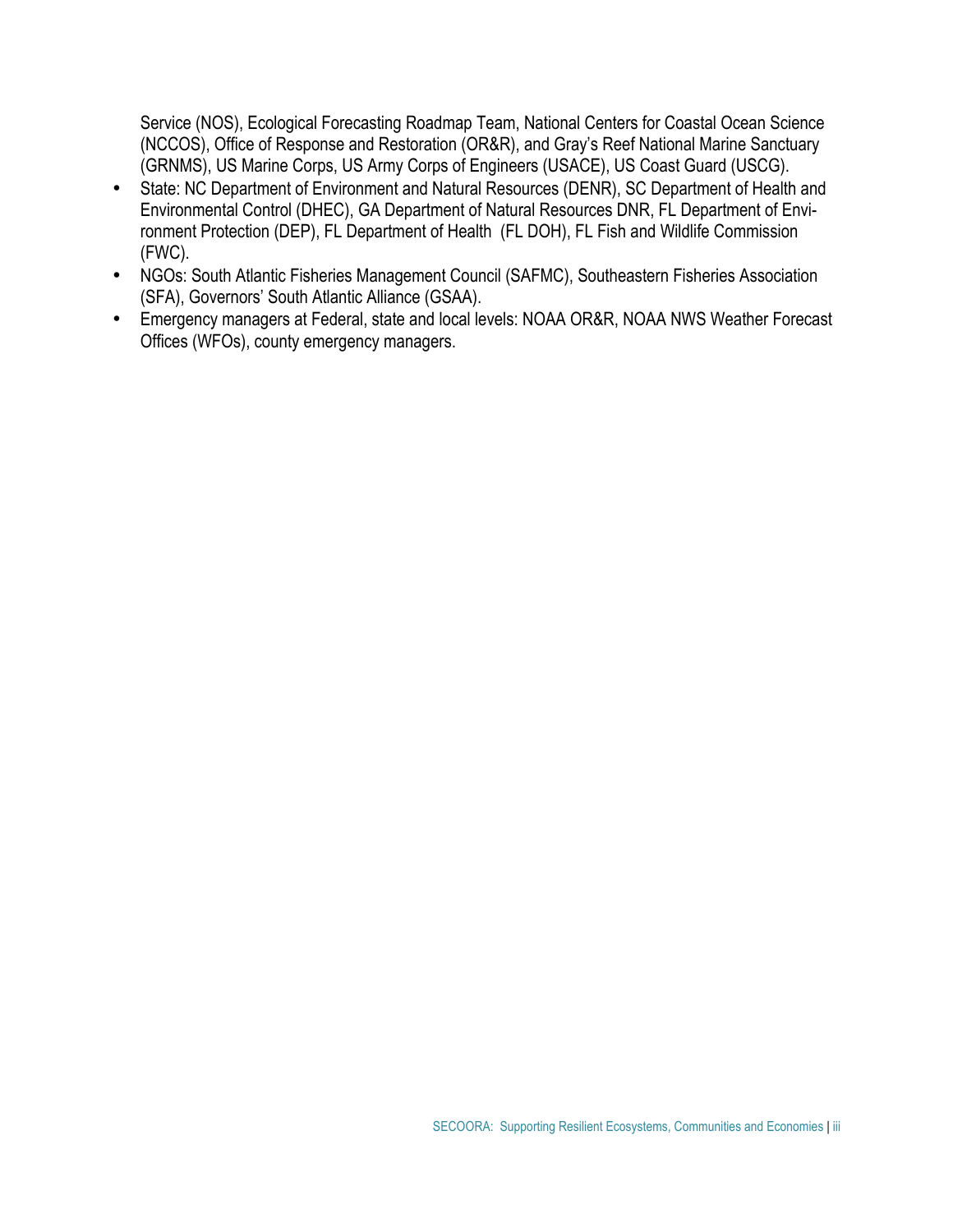## **Table of Contents**

| Goal 1: Continue SECOORA's region-wide governance and communication structure to engage users and  |  |
|----------------------------------------------------------------------------------------------------|--|
|                                                                                                    |  |
|                                                                                                    |  |
|                                                                                                    |  |
| Objective 1.3: Provide DMAC infrastructure to enable collaboration and decision-making.  3         |  |
|                                                                                                    |  |
|                                                                                                    |  |
|                                                                                                    |  |
|                                                                                                    |  |
|                                                                                                    |  |
|                                                                                                    |  |
|                                                                                                    |  |
| Goal 4: Continue delivery of operational model forecasts and products to serve priority users7     |  |
| Objective 4.1: Enhance and operate a Coupled Marine Environmental Assessment and Prediction        |  |
|                                                                                                    |  |
|                                                                                                    |  |
| Objective 4.3: Provide an Early Warning System for Swimming Beach and Shellfish Harvesting Waters. |  |
|                                                                                                    |  |
|                                                                                                    |  |
|                                                                                                    |  |
|                                                                                                    |  |
|                                                                                                    |  |
|                                                                                                    |  |

## **Appendicies**

Appendix 1. Maps and Figures Appendix 2. References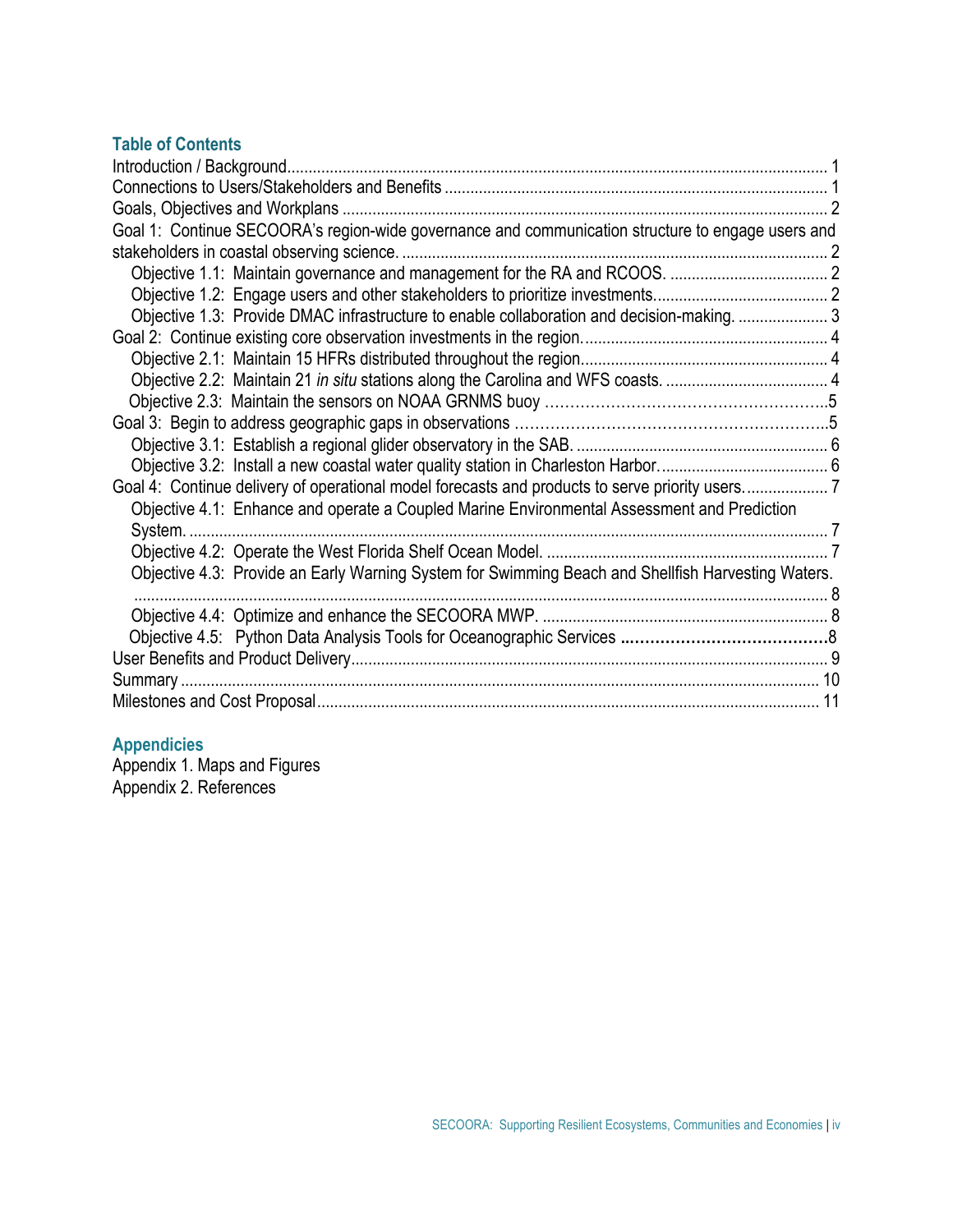## **Introduction / Background**

SECOORA seeks to leverage and augment existing observational, modeling, data management and product assets in the region-capitalizing on nearly two decades of RCOOS experience. This work provides foundational observing, modeling and data management capabilities to predict and support preparedness to changing conditions, thus enabling resiliency. RCOOS assets are used to characterize marine conditions, identify responses to stochastic events, validate existing and developing models, support decisionmaking and predict and verify short and long-term coastal ocean ecological and physical trends, all of which are necessary to achieve resilient ecosystems, communities and economies. SECOORA will continue engagement with regional partners and end users in the development and enhancement of products and services consistent with priorities identified by assessing their needs.

SECOORA's highest priorities are to continue supporting coastal ocean observing assets and models that provide real-time information to users, and generate long-term datasets necessary to detect, analyze and predict environmental and ecosystem changes in the SE coastal ocean. RCOOS assets to be supported with the funding include:

- 1. Fifteen existing HFR installations throughout the region;
- 2. Twenty-one existing *in situ* stations along the Carolina and WFS coasts and GRNMS ocean acidification buoy;
- 3. A new coastal water quality and meteorological station in Charleston Harbor;
- 4. An initial SAB glider observatory; and,
- 5. Models and products, including: a) SECOORA-wide daily N/F system for currents, waves, and primary production, b) downscaling model for the WFS, c) a statistical beach and shellfish water quality prediction; and d) an improved SECOORA MWP.

 As shown in Figure 1, SECOORA's proposed activities are structured on IOOS system design and will continue SECOORA's contributions to national and regional components of IOOS. The full-time Executive Director coordinates RA governance and management with a Board comprised of representatives from multiple sectors. Stakeholders are regularly engaged through formal and informal mechanisms that inform SECOORA's priorities. Over 55% of the proposal budget is devoted to observing operations that include HRF systems, gliders and moored and coastal stations, some of which have been in continuous operation for almost 20 years. The proposed investment in DMAC functions will assure IOOS DMAC requirements and standards are met and incorporated into operations. The planned modeling activities are tightly linked to the observing subsystem and support a suite of integrated products and forecasts that address priority stakeholder needs for decision support tools. The proposal team, comprised of 17 principal investigators, represent a broad range of scientific and technical expertise and experience, and are fully capable of implementing the proposed objectives. SECOORA activities are highly leveraged and supported by many partners and stakeholders assuring the available federal funding will have maximum impact, both regionally and nationally. To summarize, the goals, objectives and supporting information of this proposal demonstrates SECOORA's alignment with the requirements of this funding opportunity as well as US IOOS program goals.

## **Connections to Users/Stakeholders and Benefits**

Regional and national stakeholders benefit from an enhanced and sustained RCOOS through easy access to data and information required for safety, commerce, public health and ecosystem management. In October 2014, SECOORA evaluated existing stakeholder needs assessments<sup>1</sup> for the SE, vetted findings with the Board, and confirmed four thematic priority areas on which SECOORA should focus: 1) Ecosystems: Water Quality and Living Marine Resources; 2) Coastal Hazards; 3) Marine Operations; and 4) Climate Change. The goals and objectives of this proposal reflect and address these priorities.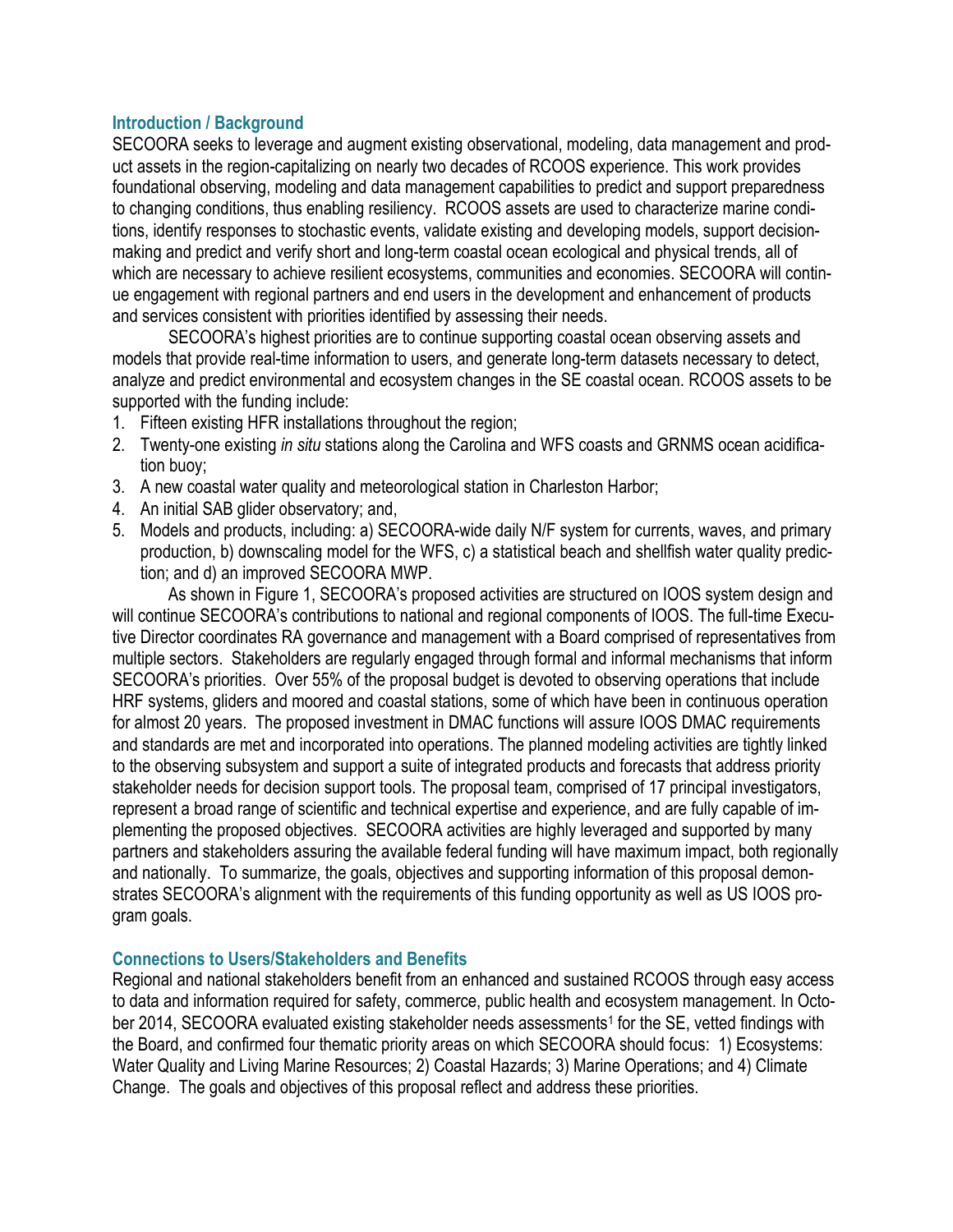Our major partners are identified in the Project Summary, and SECOORA also engages stakeholders through participation in regional and national teams, meetings, conferences, science fairs, newsletters and focused workshops as well as collaborations with the other RAs. Several students are directly supported as part of this proposal and many others are engaged by PIs, resulting in significant contribution to development of future scientists. Additionally, SECOORA actively participates in regional groups such as the GSAA, NOAA's Southeast and Caribbean Regional Team (SECART), and the Southeast Ocean and Coastal Acidification Network (SOCAN), which represent key stakeholder groups. Each of these collaborations further leverages SECOORA work and outreach.

## **Goals, Objectives and Workplans**

With the \$2,583,965 funding, SECOORA will implement Goals 1 through 4 to support SECOORA's base capacity. SECOORA will maintain existing infrastructure and, barring significant accidents or failures, will target system uptime of 85%. In addition, SECOORA will add new observing infrastructure (Goal 3) needed to fill long-standing gaps in our regional network and build capacity required to ensure SECOORA's longterm viability as a regional enterprise.

SECOORA is a mature RA supporting extensive observing assets (Figure 2), some of which have been in continuous operation since 1998. As one of 11 RAs established through US IOOS, SECOORA coordinates coastal and ocean observing activities, facilitates dialogue among stakeholders, and provides a governance framework that supports regional observing across the linked sub-regions of the SE US, including the WFS, southern and eastern FL, and the SAB. SECOORA seeks to meet SE decision-maker needs for coastal and ocean information by sustaining and advancing the RCOOS through implementation of four goals over the next five years. Objectives and tasks are also included in Table 3, Milestones. For each goal, the objectives, technical approach, data management and product development are described.

## **Goal 1: Continue SECOORA's region-wide governance and communication structure to engage users and stakeholders in coastal observing science.**

## Objective 1.1: Maintain governance and management for the RA and RCOOS.

SECOORA's existing membership, governance, management and communications enterprise uniquely positions SECOORA to coordinate the SE's coastal and ocean observing activities. SECOORA is a nonprofit membership organization with four full-time and one part-time staff who provide program development, data and information management, communications, accounting and other program coordination and management services. Hernandez leads the team and oversees SECOORA staff and operations. Subramanian is the RCOOS Manager and DMAC coordinator. Lee is the Business Manager and Knight is the part-time accountant. Wakely is the Communications Specialist, leading web and social media content development.

SECOORA is governed by a Board of Directors and by-laws that stipulate both geographic and sector (i.e. academic, private, public/nonprofit) representation. Members represent a broad range of stakeholders and expertise with interests in the coast and ocean. SECOORA Board of Directors serve three-year terms, with approximately 1/3 of the Board elected annually by the membership. Board responsibilities include oversight of fiscal matters, development of proposals and SECOORA's application for certification as Regional Information Coordination Entity.

#### Objective 1.2: Engage users and other stakeholders to prioritize investments.

All SECOORA members and PIs represent their institutions, peers, and/or interest groups in SECOORA decision-making and serve as ambassadors for SECOORA and IOOS. RA staff, PIs and partners actively engage in local, regional and national stakeholder groups (e.g. GSAA, NOAA SECART, Florida Atlantic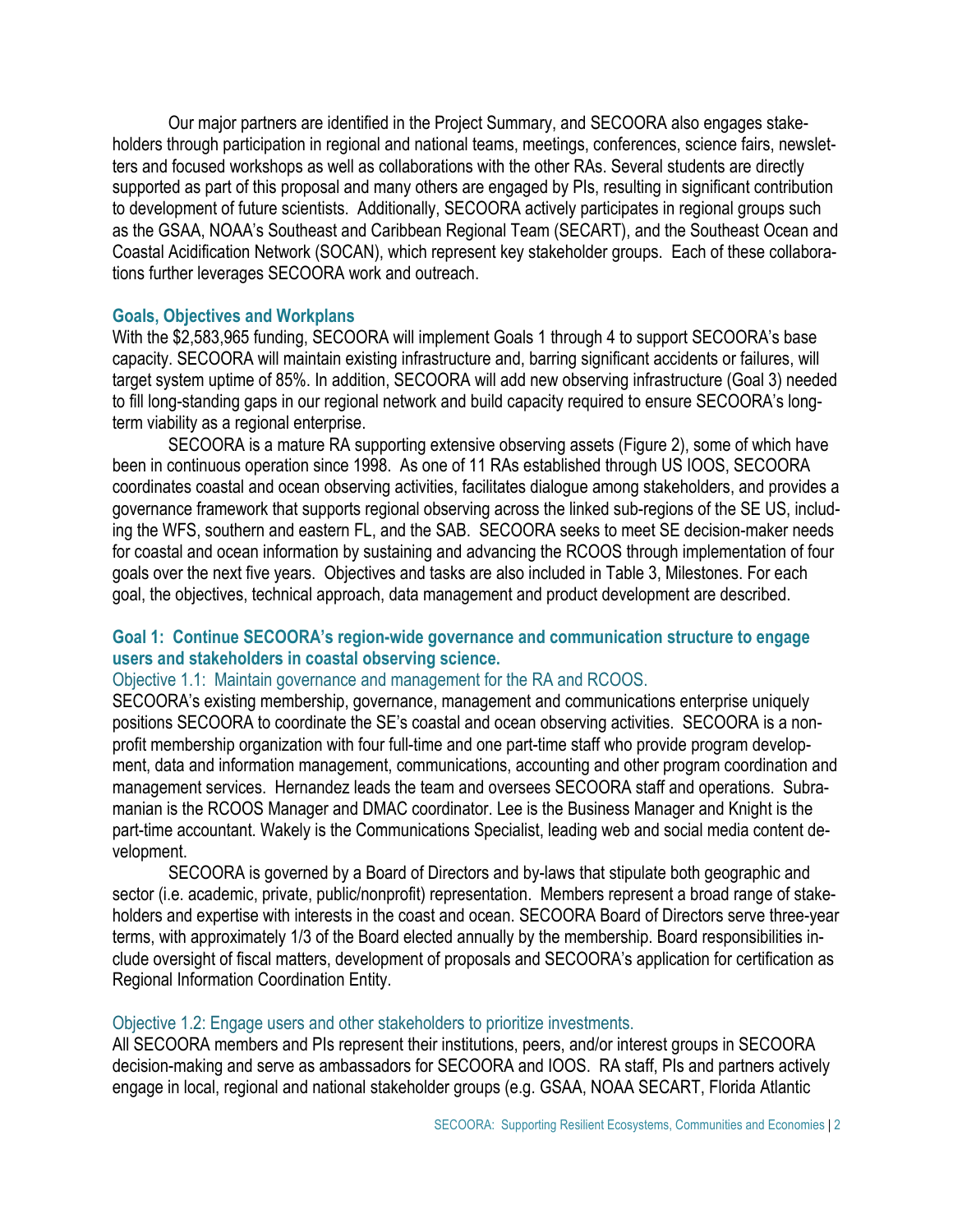Coast Telemetry (FACT), Integrated Tracking of Aquatic Animals in the GOM (iTAG), local American Meteorological Society, Marine Technology Society, etc.), which help SECOORA establish priorities, identify leveraging opportunities and reduce redundant efforts in our region. For example, SECOORA is leading SOCAN in partnership with NOAA's OA Program.

SECOORA uses formal and informal communications to engage members and stakeholders. Communication activities and products include an annual report, 2 informational one-pagers and other print material, presentations at meetings, press releases, e-newsletters and content for website and various social media outlets. In partnership with US IOOS Animal Telemetry Coordinator, we will be co-organizing and hosting a regional workshop aimed at furthering the Animal Telemetry Network by bringing together the satellite and passive acoustics telemetry communities. We also regularly survey<sup>3</sup> users and stakeholders regarding priorities and requirements. These efforts increase stakeholders' awareness of observing activities and their relevance.

### Objective 1.3: Provide DMAC infrastructure to enable collaboration and decision-making.

SECOORA proposes to enhance the current DMAC subsystem to improve efficiency, coordination and sustainability of the system as a whole, while maintaining all existing data partnerships. Recent technological advances and new data management strategies provide the opportunity to augment the capabilities of the existing SECOORA data management system to better meet the needs of stakeholders and user groups.

 Axiom Data Science, LLC (Axiom) will provide the DMAC infrastructure and management support for SECOORA. Subramanian will coordinate the DMAC activities, with Wilcox serving as Axiom project manager. SECOORA DMAC will function under the direct supervision of staff. Axiom provides comprehensive technical solutions to meet data management needs, while using open source software resources, high performance computing clusters and interoperability services. This framework will directly leverage systems, capabilities and lessons learned from ongoing DMAC activities for the Alaska Ocean Observing System, the Central and Northern California Ocean Observing System and US IOOS. The resulting DMAC system will increase data access and use, and allow SECOORA to rapidly develop new capabilities and tools to meet a variety of user needs.

SECOORA is committed to implementing the standards and guidelines set forth by the US IOOS DMAC subsystem. We will continue to work alongside other RAs, data partners and the US IOOS program office on the implementation of QARTOD (both technically and by providing feedback on draft manuals), and will participate in all national DMAC efforts and meetings. SECOORA will ensure that all data products are discoverable and broadly accessible to user groups through implementation of standard IOOS services. As data discovery (Open Geospatial Consortium (OGC) Catalog Service for the Web and access systems (OGC Sensor Observation Service, Open-source Project for a Network Data Access Protocol (OpeNDAP), Environmental Research Division's Data Access Program (ERDDAP), OGC Web Mapping Service) evolves, scientific numerical synthesis activities will be accelerated by the availability of larger numbers of high quality data sets that can be operated on in sophisticated ways (visualized, subset and transformed).

 Effective Communication with Users and Stakeholders: Axiom will update SECOORA's website, rebranding SECOORA to coincide with the IOOS rebranding effort, and provide SECOORA with a state-ofthe-art streamlined platform to distribute information, tools and products. New applications developed will follow the branded style guide. The Axiom developed framework manages a variety of ocean data types (*in situ*, mobile, and remotely sensed, numerical multidimensional grids, geographic information system, and other structured formats), exposes managed data through interoperability systems based on IOOS service standards, and uses several user interface tools that allow data to be discovered and explored by the broader community. Using this framework to power the SECOORA DMAC system will enable the partners to rapidly ingest or connect to data sources relevant to SECOORA and efficiently develop advanced user tools and data products. These data sources include SECOORA-supported assets as well as relevant data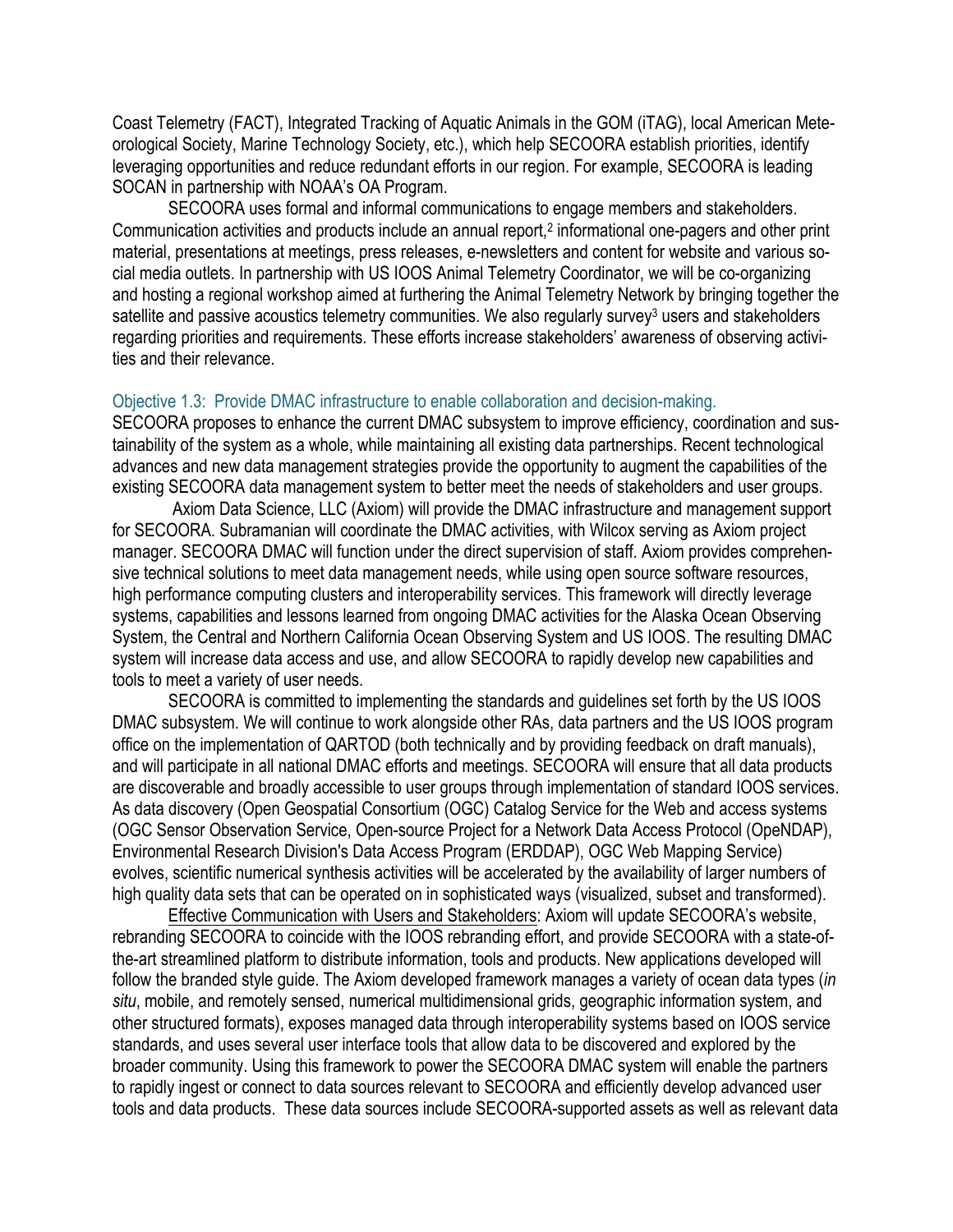from local, state, regional and federal sources. The proposed efforts will redevelop the current catalog interface to effectively search and query the entire DMAC infrastructure and allow users to find all SECOORA data resources (e.g., buoy, glider, satellite or model), and immediately be presented with metadata and the ability to extract and visualize the data.

 Simplified Coordination and Integration of Data Lifecycle: The data provider relationship will be restructured to facilitate efficient data transfer. For example, *in situ* data providers currently submit their data to NDBC independently; here it is proposed to centralize the NDBC data submission process through the SECOORA DMAC infrastructure. SECOORA will also use the Research Workspace, a scientific collaboration platform and data management tool developed by Axiom, to secure and centralize project information from data providers, generate US IOOS compliant metadata, and ultimately elect project profiles and data files for publication on public data portals and catalogs. Restructuring the DMAC infrastructure will allow for better quality control, reliable delivery of data and products, archiving to national data centers, distribution of data to NDBC and the World Meteorological Organization Global Telecommunication System, distribution through US IOOS standard services and data formats, and controlled metadata standards and vocabularies. This expertise and infrastructure will also be available to support appropriate inclusion of relevant local, state, and regional data sources not currently discoverable.

 DMAC Sustainability: Through Axiom, SECOORA will have access to larger computational and storage resources. This allows processing and integration of larger and more complex datasets into the DMAC system and better positions SECOORA to respond to user requests such as oil spill trajectory modeling4. The SECOORA data assembly center, replicated at data centers in Portland, OR and Providence, RI, are designed to be highly redundant to support recovery in the event of a catastrophic failure. All databases and code repositories are backed-up on nightly, weekly and monthly schedules. In-progress development is replicated to source control servers to ensure that source code is preserved. All servers undergo routine maintenance to swiftly address security vulnerabilities. Servers containing source code and databases are located behind an Enterprise level firewall and are physically secure with environmental regulation systems, redundant power and Uninterrupted Power Supply systems in addition to fire suppression.

#### **Goal 2: Continue existing core observation investments in the region.**  Objective 2.1: Maintain 15 HFRs distributed throughout the region.

HFR arrays currently maintained and operated in the region (Figure 2) map surface currents at high spatial and temporal resolution across the coastal ocean and the outer shelf and slope. These arrays include Coastal Ocean Dynamics Applications Radar (CODAR) and Wellen Radars (WERA), most of which have operated for at least 10 years. Each of five SECOORA members (UNCCH, USC, UGA SkIO, UM, USF) possesses two or more radars. Surface current data are currently being reported in near real time (NRT) to SECOORA and to the HFR National Network at Scripps Institute of Oceanography (Scripps) and Rutgers through the US IOOS-sponsored HFR Surface Current Mapping Initiative and are proposed to continue for this proposal period. WERA installations also provide surface wave measurements as a function of position and time over a subset of the domain. Both operational and quality metrics are routinely checked. This includes assessment of daily variations in coverage and uptime using metrics such as database latency, range of coverage and number of solutions as implemented by the National HFR Network.

## Objective 2.2: Maintain 21 *in situ* stations along the Carolina and WFS coasts*.*

Strategically placed *in situ* arrays address marine user observational needs and provide a critical component in the development, validation and application of state-of-the-art numerical circulation models. The observations and models are part of a coordinated system that informs a variety of scientific exploration and societally relevant (economic and environment) issues. Two institutions (UNCW and USF) will continue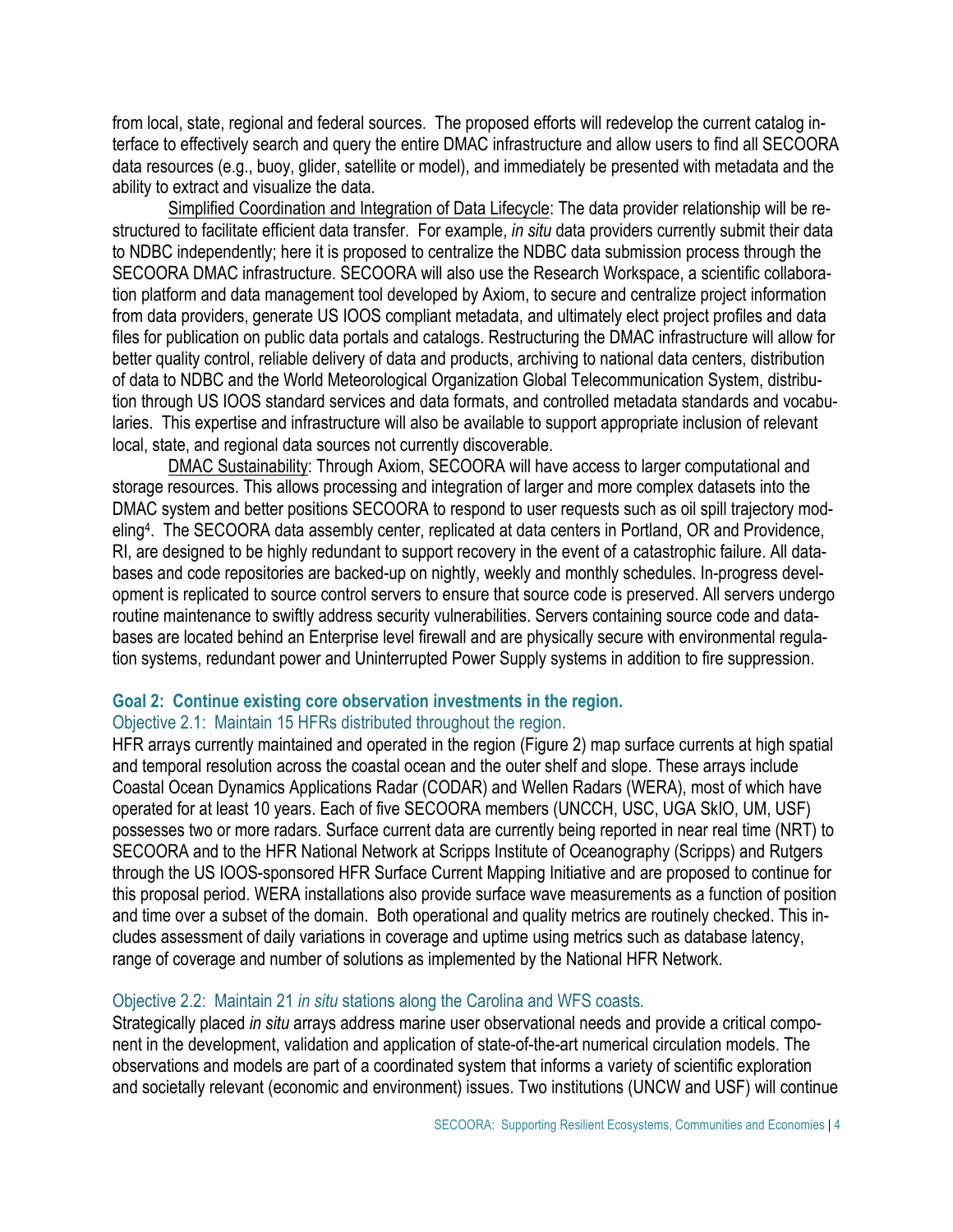to operate and maintain for this five-year proposal 21 *in situ* stations along the coasts of the Carolinas and WFS (Figure 2), several of which have been operational for almost 20 years. USF will sustain four offshore real-time meteorological/oceanographic stations (three buoys, one tower); two non-real-time subsurface stations; and six real-time meteorological and water level stations, some equipped with water temperature and salinity sensors. One coastal station, maintained in partnership with YSI/Xylem, measures water quality variables<sup>5</sup> while another (Big Carlos Pass) includes an acoustic sensor for measuring fish activity. UNCW will sustain six real-time meteorological/oceanographic stations located offshore of NC and SC. Three of these stations include WaveRider buoys co-located with a meteorological buoy and these are operated and maintained in partnership with USACE and the Coastal Data Information Program (CDIP) at Scripps. All of these *in situ* stations augment a number of existing real-time observing sites operated by federal and state agencies. At a minimum, the stations are outfitted with sensors that collect wind speed/gust/direction, relative humidity, air temperature, barometric pressure, water temperature and salinity. Some of the stations collect water column temperature, salinity and currents which are important contributions to the validation of forecast models. Table 1 provides the list of variables measured by the *in situ* assets.

The buoy and coastal station designs are robust, with both the Carolinas and WFS arrays surviving prior hurricanes. Moorings and coastal stations are generally deployed for one year with intermediate servicing as needed. This annual schedule requires instrument calibration and repairs, expendables replacement, ship-time, engineering support, and data management support. USF WFS network data telemetry is via the NOAA Geostationary Operational Environmental Satellite (GOES) network and UNCW uses Iridium and cell phone services. UNCW (through Second Creek Consulting) and USF address data management and US IOOS data certification requirements such as QA/QC, data delivery, operational system alerts and system performance monitoring. All data feeds into the SECOORA DMAC system.

| таріе т.<br>IVIOOTED and Coastal Stations |             |                   |               |        |                   |        |           |               |              |                |           |
|-------------------------------------------|-------------|-------------------|---------------|--------|-------------------|--------|-----------|---------------|--------------|----------------|-----------|
| Variables:                                | #           | <b>SST/WCT</b>    | <b>SS/WCS</b> | SC/WCC | <b>AT</b>         | H/P    | <b>BP</b> | <b>SR/PAR</b> | WS&D         | W              | <b>WL</b> |
|                                           | <b>STNS</b> |                   |               |        |                   |        |           |               |              |                |           |
| <b>Moored Assets</b>                      |             |                   |               |        |                   |        |           |               |              |                |           |
| <b>UNCW</b>                               |             | $\checkmark$<br>⋏ | х             | $x^*$  | $\checkmark$<br>៱ | ∧      | x         | х             | x            | v*<br>^        |           |
| <b>USF</b>                                | 6           | $x/x^*$           | $x/x^*$       | x/x    | $\checkmark$      | v<br>^ | X         | v             | $\mathbf{v}$ | $\cdot^*$<br>́ | ́         |
| <b>Coastal Stations</b>                   |             |                   |               |        |                   |        |           |               |              |                |           |
| <b>USF</b>                                | 6           |                   | $x^*$         |        | х                 | ⋏      | x         |               | х            |                | х         |

#### Table 1. Moored and Coastal Stations

SST/WCT: Sea surface temperature/Water column temperature; SS/WCS: Sea Surface Salinity/Water column salinity; SC/WCC: Surface currents/Water column currents; AT: Air temperature; BP: Barometric pressure; SR/PAR: Solar radiation/ Photosynthetically Active Radiation; H/P: Humidity and/or precipitation; WS&D: wind speed and direction; W: waves; and WL: water level. \* Variables measured at some stations only.

## Objective 2.3: Maintain the Sensors on NOAA GRNMS Buoy (NDBC 41008)

As per the NOAA US IOOS FY16 award letter, we will commit \$162,023 to maintain and ground-truth the sensors on NDBC GRNMS buoy (41008) as a part of the National OA Program and international efforts to quantify the effects of ocean acidification on the world's ocean. These sensors include pCo2, pH, dissolved oxygen (DO), salinity and water temperature. UGA and University of Delaware are responsible for the maintenance of the sensors on the buoy and field validation (ground-truthing) respectively.

## **Goal 3: Begin to address geographic gaps in observations.**

Although the SE region benefits from a number of legacy subregional observing programs, major gaps remain in the spatial extent of the observatory. With the \$2,583,965 funding, SECOORA proposes modest investments to continue build-out of the RCOOS in order to meet priority stakeholder needs.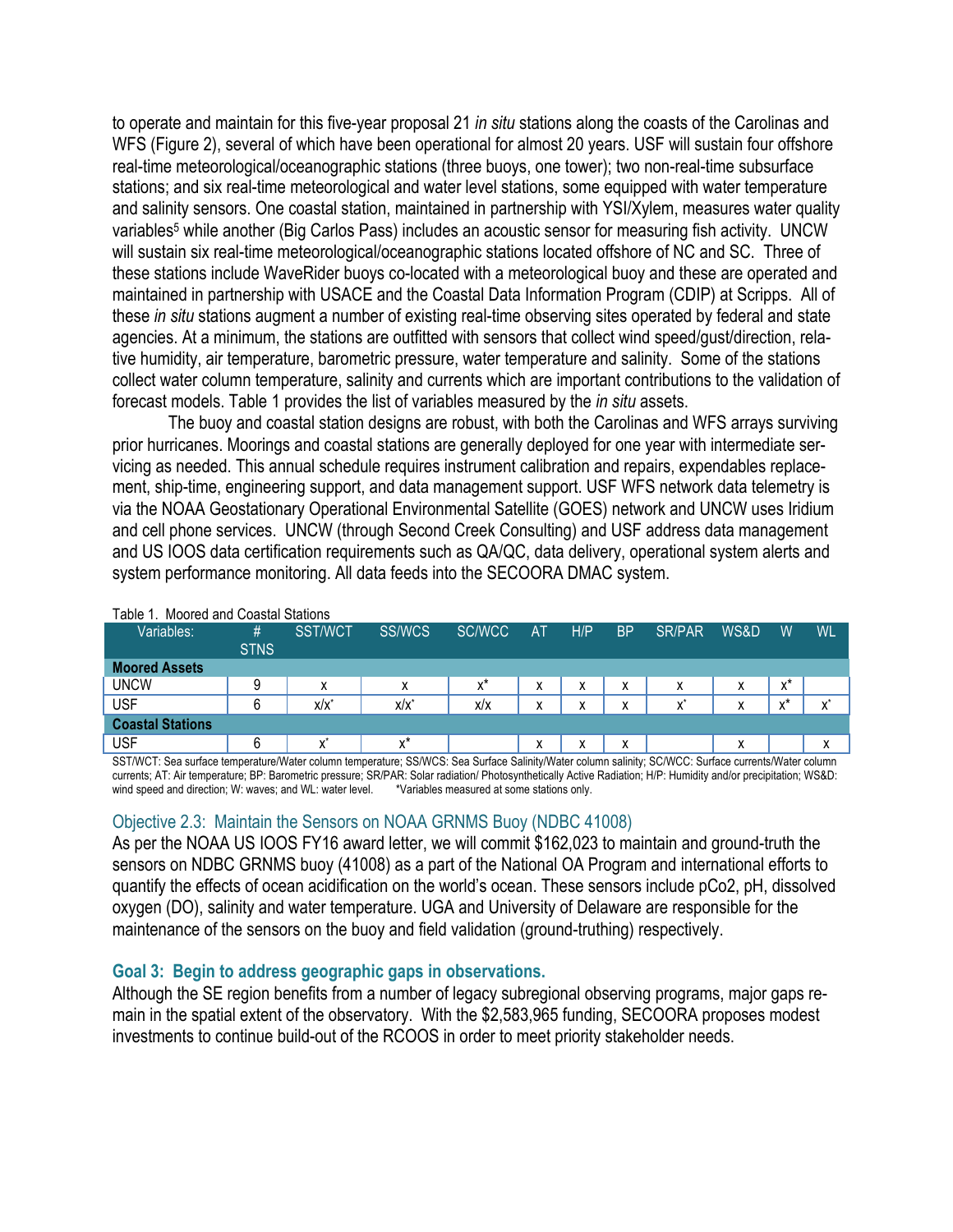#### Objective 3.1: Establish a regional glider observatory in the SAB.

Shelf circulation and water properties in the SAB are affected by a variety of processes and characteristics that are unique to the region (i.e., broad and shallow shelf, influence of strong boundary currents, strong tidal forcing, distributed river input, passage of powerful tropical storms and hurricanes). Those processes have wide ranges of spatial and temporal scales not easily observed with traditional technology, which has led to a historic lack of information on density stratification<sup>6</sup> and horizontal and vertical structure of biologically relevant variables. *In situ* observations are particularly limited in winter and during storm conditions, when shipboard measurements are difficult to obtain.

 SECOORA partners will establish a cooperative regional glider observatory to sample the SAB shelf initially; and provide regional 4-D information about temperature, salinity and density structure, and oxygen/turbidity/CDOM/chl-a concentrations. These measurements will be used to 1) investigate hydrography and circulation dynamics, bottom temperatures and cross-shelf pathways between the shelf edge and nearshore; 2) use control theory and ocean models to develop intelligent control capabilities<sup>7</sup> allowing gliders to recognize and correct for fronts and strong currents; 3) prepare glider data for integration into circulation and ecosystem modeling efforts; 4) efficiently deliver information to the modeling community and stakeholders (e.g., bottom temperature maps to NOAA fishery science centers) through SECOORA DMAC and the IOOS glider data assembly center (DAC); and 5) use this base of regional glider operations for leveraged efforts supported by GRNMS, National Science Foundation, NASA and other state agencies.

We propose to deploy three gliders from the pool of instruments owned by UGA SkIO, USF, UNC, and NCSU from locations in Florida and Georgia on shelf- and shelf-edge sampling missions with northward trajectories. USF and UGA SkIO will deploy two gliders off Cape Canaveral and coastal Georgia, respectively, on shelf survey missions, with operations approximately between the 20m and 50m isobaths, to be recovered in Georgia and North Carolina at the end of their month-long missions. USF will deploy a second glider near Cape Canaveral that will sample the shelf edge, using Gulf Stream currents to survey the shelf edge and Gulf Stream along the entire SAB before recovery off North Carolina. These mapping missions will provide spatial coverage for data assimilation and fisheries applications, and will serve as a baseline of operations. Operations will integrate and take advantage of *in situ* and HFR observations, satellite imagery and regional model predictions to optimize glider tracks. All gliders deployed will incorporate Vemco Mobile Transceivers (VMT), acoustic monitoring receivers to track tagged fish<sup>8</sup> and at least one will be outfitted with an integrated VMT to transmit detections in real time. Acoustic data will be shared with the fisheries research community (Ocean Tracking Network, FL Atlantic Coast Telemetry, iTAG, GRNMS). Collaborative work between oceanographers and engineers at UGA SkIO, Georgia Tech, and NCSU will explore new methods of acoustic telemetry facilitated by autonomous platforms operated using intelligent control strategies.

#### Objective 3.2: Install a new coastal water quality station in Charleston Harbor.

Charleston Harbor is the busiest port in the state of SC, and the second largest in the SE US in cargo tonnage and value. Currently there is no continuous water quality monitoring of the surface and bottom waters in Charleston Harbor. The deepening of Charleston Harbor to accommodate larger vessels may begin in late 2016, which could alter salinity regimes and circulation patterns. A before and after dataset will be of great value in assessing project impacts and the data will be useful to recreational and commercial boating interests, scientists, and managers. Coordination with USACE, USCG, SC Port Authority, SC DNR and SC DHEC to identify an observing site will assure stakeholders receive optimal benefits.

SC DNR will configure and construct in Years 1 and 2 the proposed station to include paired surface and bottom YSI EXO2 data sondes to account for the two-layer estuarine circulation and water quality dynamics. The surface sonde will be located 0.5m below mean low water and the bottom sonde will be de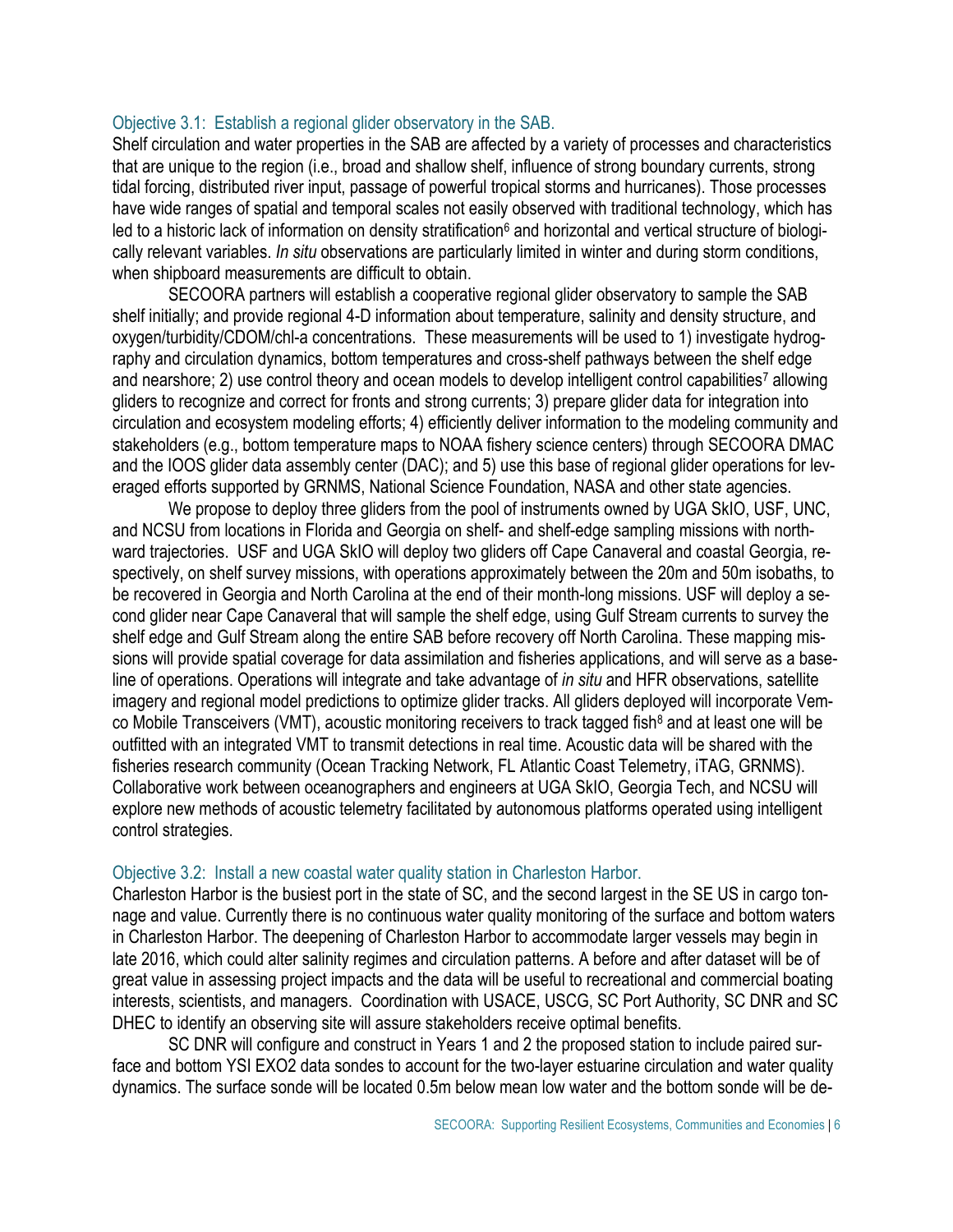ployed 0.5m off the bottom. The sondes will measure water temperature, salinity, dissolved oxygen, pH, turbidity, and water depth. The surface sonde will also measure chlorophyll fluorescence and fluorescence of dissolved organic matter (FDOM, a proxy for total dissolved organic carbon). Data will be recorded at 15-minute sampling intervals beginning in Year 2 and will be telemetered via NOAA GOES to the NERRS Centralized Data Management Office (CDMO). Data will be QA/QC'd following QARTOD manuals, and delivered via SECOORA DMAC to users.

### **Goal 4: Continue delivery of operational model forecasts and products to serve priority users.**

A central goal of SECOORA is to develop, in partnership with end users, operational products that will support decision-making. Along with ongoing delivery of the regional model forecasts that fill temporal and spatial gaps in observations, SECOORA will develop and enhance products in collaboration with our partners to support their operational needs. Product delivery plans are included in Table 2 and geographic scope is shown in Figure 3.

Objective 4.1: Enhance and operate a Coupled Marine Environmental Assessment and Prediction System. SECOORA will work with members at NCSU to: 1) sustain NCSU's South Atlantic Bight Gulf of Mexico (SABGOM) ocean circulation daily N/F modeling system;<sup>9, 10</sup> 2) establish the full couplings of wave (SWAN11), atmosphere (WRF12) and ocean circulation (ROMS13) models, and generate regional, high resolution nowcasts and forecasts of ocean circulation, waves, marine weather, lower trophic level marine ecosystem predictions and other value added products; 3) implement into the prediction system a routine data assimilation of satellite-observed sea surface temperature and sea surface height, glider-measured subsurface temperature and salinity, HFR-measured surface currents and other environmental data collected in regional fishery independent surveys; 4) continue model skill assessment for marine environmental variables through appropriate comparisons with independent (non-assimilated) observations (e.g., mooring observations). Working with SAFMC, the team will also start developing the interface between NCSU's oceanographic modeling system and Ecopath as well as other higher trophic level ecological/fishery models. Through this work, SECOORA will implement an advanced regional marine environmental assessment and prediction capability over the entire SECOORA domain with associated error estimates, and update and transmit information to stakeholders in a timely and clear fashion.

#### Objective 4.2: Operate the West Florida Shelf Ocean Model.

A parallel modeling effort exists in the NE GOM for which daily, automated ocean circulation N/F are provided by nesting Finite Volume Coastal Ocean Model (FVCOM) into HYbrid Coordinate Ocean Model (HY-COM). Initial work (with model simulations quantitatively gauged against *in situ* observations<sup>14</sup>) now includes the region from west of the Mississippi River Delta to south of the Florida Keys with real time river inflows versus climatology. Recent applications to HABs<sup>15, 16</sup>, gag grouper recruitment<sup>17</sup>, and Deepwater Horizon oil transports both subsurface<sup>18</sup> and surface<sup>19</sup> demonstrate the utility of the approach in contributing stakeholder-driven information. This West Florida Coastal Ocean Model (WFCOM), with resolution beginning with that of HYCOM (4km) along the open boundary, includes the various estuaries, telescoping down to 150m in both Tampa Bay and Charlotte Harbor. WFCOM provides the tracking capability for WFS HABs (in collaboration with FWC), and it was recently used by emergency managers for an oil spill training exercise (for which model simulations were accessed from NOAA GNOME through the NOAA GOODS using THREDDS data server capabilities developed with the assistance of SECOORA DMAC). WFCOM, in coordination with USF HFR and moorings, is presently being used by a USCG sponsored USF graduate student for an MS thesis project concerning Search and Rescue (SAR). These multidisciplinary applications will continue to develop new products via stakeholder outreach. Evident from the applications already cited is that coastal ocean ecology depends on multidimensional aspects related to organism success.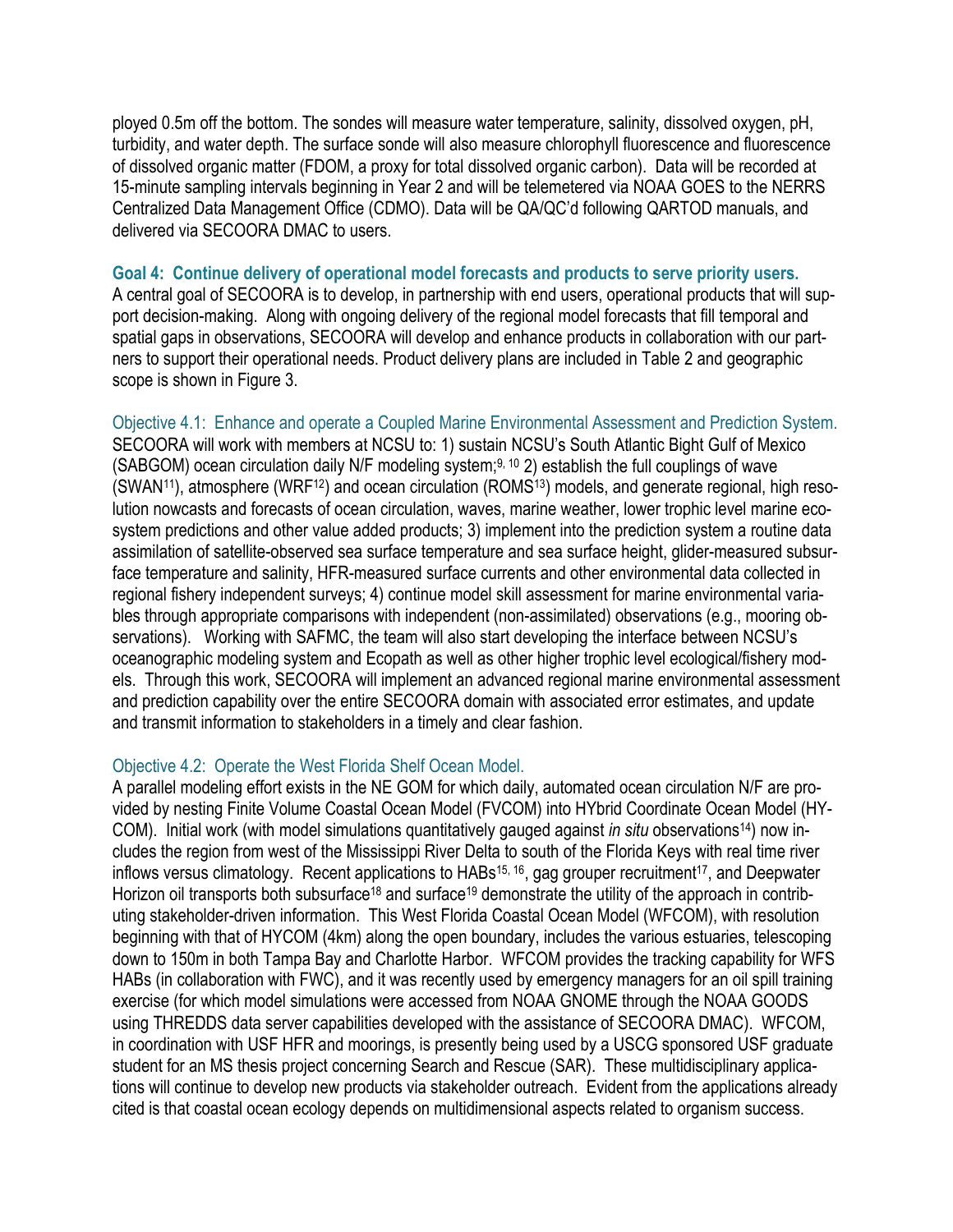Inter-annual variations in *K.brevis* red tides, gag recruitment success and fish location/abundance are all tied to the circulation that determines the transport of water properties. For instance, upwelling is required for a *K. brevis* bloom to manifest along the shore<sup>20</sup>, but too much upwelling suppresses bloom development<sup>21</sup>. Only through coordinated multidisciplinary studies do we gain understandings and predictive capabilities for matters of stakeholder concern.

Objective 4.3: Provide an Early Warning System for Swimming Beach and Shellfish Harvesting Waters. Currently, no tools exist to explore the likely effects of changing land-use practices and climate change scenarios on pathogenic bacterial pollution in the coastal areas of NC, SC and FL. SECOORA members from USC will develop the tools needed to forecast the frequency of pollution events that will impact shellfish harvesting and beach management under various climate change scenarios by building upon existing SECOORA, NOAA, Environmental Protection Agency (EPA), USGS and state-supported coastal and ocean observing efforts, and SECOORA and EPA modeling efforts. This will result in enhancements to existing decision support tools<sup>22</sup> currently in operation in Long Bay, SC and the Chesapeake Bay, and adapt them for multiple management uses in coastal waters of SC, Newport River estuary and Pamlico Sound in NC, and the east coast of FL (Figure 3).

This early warning system will provide predictions of bacterial loading based on indicator bacteria concentration, radar-based precipitation, salinity, water temperature and potentially other environmental data such as tributary river flow, wind, current and wave information.<sup>23</sup> An ensemble modeling approach of Multiple Regression and Classification and Regression Tree analyses will be used to develop these relationships.24 25 Sensitivity analysis will be performed to evaluate the effect of changes in each of the parameters included in the resulting predictive models. State and local health and natural resource agency personnel are collaborators will inform product development as described in Table 2.

## Objective 4.4: Optimize and enhance the SECOORA Marine Weather Portal (MWP).

The MWP is the most viewed product on the SECOORA website. NOAA's NWS offices within the eastern and southern regions were integral in the development of the current MWP and push users to the site. This project will leverage resources from UNCW, USC, Second Creek Consulting, SECOORA, state and local resource management and public health agencies, NWS, and NOAA's Office for Coastal Management / NERRS. These MWP enhancements will: 1) upgrade the existing MWP with newer mapping technology and advanced data management that will increase its speed and efficiency; 2) incorporate NWS derived rip current products where available (e.g. NWS coverage areas in NC, FL); and 3) incorporate the current and planned SECOORA beach water quality products for NC, SC and FL (Objective 4.3). The planned upgrades will result in a more stable, faster MWP and facilitate public access to rip current and water quality information.

## Objective 4.5: Python Data Analysis Tools for Oceanographic Services

\$40K will be committed to Filipe Fernandes to support: 1) ongoing development of the IOOS data discovery and access tools and demonstrations as part of the redevelopment of the IOOS.noaa.gov and IOOS.us web pages; and, 2) ongoing development and maintenance of several open source software packages that are crucial to the US IOOS DMAC enterprise. The primary objectives of this work are: Support the evaluation and enhancement of interoperability services and tools that serve the US IOOS data discovery capabilities, binding data discovery to data access services, and data access.

In support of the US IOOS Catalog, continue developing software packages developed by RPS/ASA that are important to the US IOOS enterprise.

• Continue to support best practices for open source software development to bolster the US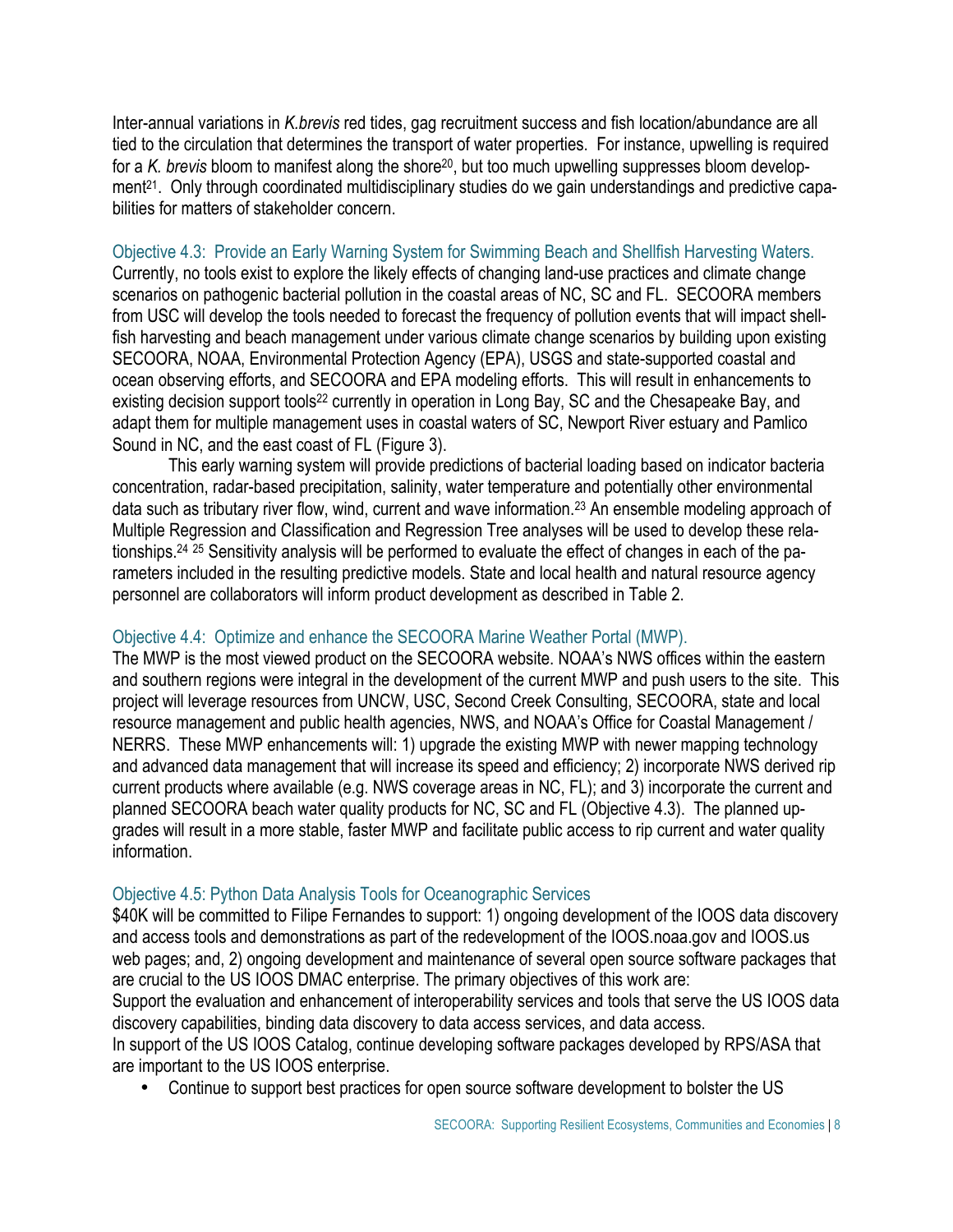IOOS/ASA investment by engaging the larger open source community.

• Perform documentation/planning/testing to further mature the projects and maximize the likelihood of external contributions.

## **User Benefits and Product Delivery**

SECOORA's approach to developing end-user applications begins with identification and engagement of local, regional and national partners who have articulated a need that can be addressed through coastal ocean observations or applications. Partners are engaged to develop specifications that guide the product and service development effort. End-users participate in the design, development, and validation of such products. Every product or service to be developed under this proposal has a clear link between specific stakeholders and specific SECOORA-supported observation, model, or prediction data. SECOORA ensures that proper and complete metadata are generated, collected and maintained, and that products are made available to the wider user community through commonly used dissemination protocols via SECOORA DMAC system. All observational data, maps, models and other coastal and ocean observing information and products are easily accessed via the SECOORA website, social media outlets and enewsletters.

Our product delivery plans are tailored to meet users needs and provide important benefits. All SECOORA generated data is delivered through a variety of web services and webpages, and benefits include support for NOAA NWS marine weather forecasts and marine hazards advisories, USCG SAR operations, US Marine Corps and US Navy training operations, and USACE modeling and sediment management applications. Data and data products also support ecosystem management and fisheries stakeholders. Resource managers, recreational anglers and commercial fishers will benefit from improved efficiency in catching target species, reduced by-catch, and less fuel usage. SECOORA's rich data repository also allows stakeholders to utilize historic data. Examples of uses of this archived data include: 1) informing managers and the public of the paths and intensities of past tropical storm systems and coastal water levels associated with these events; 2) visualizing when and where polluted water could move into coastal areas; and 3) providing data to inform climate vulnerability assessments. Table 2 outlines additional delivery plans for non-data products included in this proposal and Figures 2 and 3 in Appendix 1 show observing locations and areal extent of products included in this proposal.

| <b>Goals and Objectives</b>                                                                |                              | Delivery Plans and Users:                                                                |  |  |  |  |
|--------------------------------------------------------------------------------------------|------------------------------|------------------------------------------------------------------------------------------|--|--|--|--|
| Continue delivery of operational model forecasts and products to serve priority users<br>4 |                              |                                                                                          |  |  |  |  |
| 4.1                                                                                        | Coupled Marine Envi-         | N/F model results served via web services. Stakeholder groups include USCG, NOAA         |  |  |  |  |
|                                                                                            | ronmental Assessment         | NMFS, NOAA OR&R, Bureau of Ocean Energy Management, NC DENR, SC DNR, GA                  |  |  |  |  |
|                                                                                            | and Prediction System        | DNR, FL FWC, NWS and SAFMC.                                                              |  |  |  |  |
| 4.2                                                                                        | West Florida Coastal         | N/F model results served via web services. Stakeholder groups include USCG, FL           |  |  |  |  |
|                                                                                            | Ocean Model                  | FWC, recreational mariners, NOAA Office of Response and Recovery.                        |  |  |  |  |
| 4.3                                                                                        | Advisory System for          | Smartphone apps and web services. Products include nowcast tools and forecasting         |  |  |  |  |
|                                                                                            | Beach and Shellfish          | products derived by coupling the nowcasting tools and climate change model scenarios.    |  |  |  |  |
|                                                                                            | Waters                       | User groups, including resource managers, public health officials and representatives of |  |  |  |  |
|                                                                                            |                              | potentially vulnerable populations will be convened to provide guidance, input and re-   |  |  |  |  |
|                                                                                            |                              | view in support of tool development.                                                     |  |  |  |  |
| 4.4                                                                                        | <b>Marine Weather Portal</b> | Served via web services. Project personnel will work with NWS offices to provide itera-  |  |  |  |  |
|                                                                                            | (MWP)                        | tive feedback on the enhanced product. Users include the marine stakeholder commu-       |  |  |  |  |
|                                                                                            |                              | nity (fishermen, boaters, NWS, beachgoers).                                              |  |  |  |  |

### Table 2. Product Delivery Plans and Users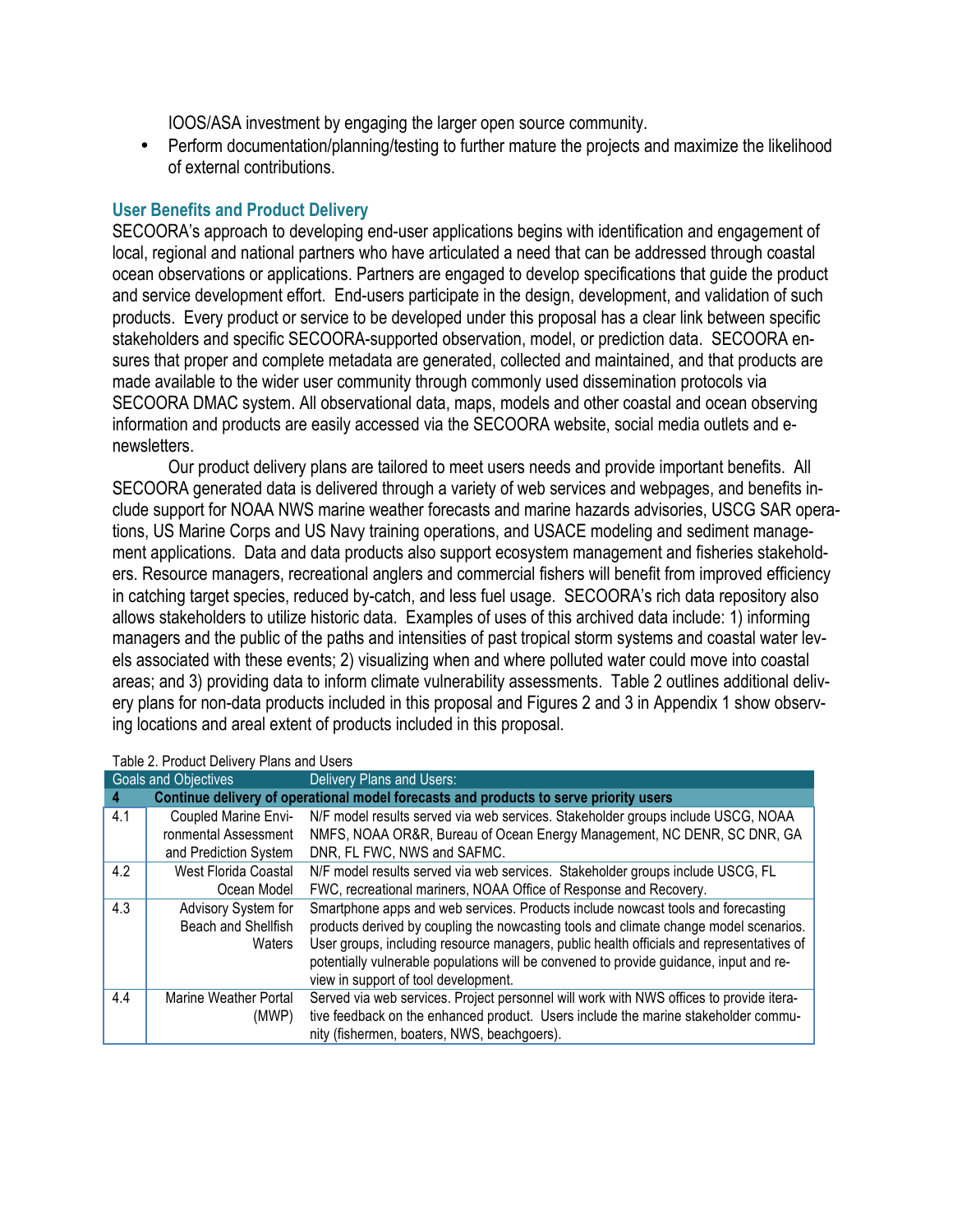## **Summary**

The proposed \$2,583,965 funding will support the core RCOOS framework that has been developed over the past five years that provides:

- Regional coverage over a geographically large and diverse section of the US coastal ocean;
- Stakeholder engagement relative to RCOOS components, including buoy, tower, coastal station, HFR and model data on which citizens, decision-makers and scientists have come to depend;
- Cross-state and intra-regional cooperation; and,
- Maintenance of critical in-water infrastructure, data flow from offshore to the web, and proven technical capabilities and experience in operational coastal ocean observing.

As a mature RA in a region with significant observing gaps, SECOORA must balance maintenance, filling important gaps in observations and creating new connections to users through thoughtful expansion of products and services to build-out the RCOOS. The proposed activities will deliver stakeholders the ongoing observations and modeling products they rely on, and new integrative project components that leverage existing SECOORA efforts (observations, models and DMAC) to create new and exciting opportunities. For example, the glider observatory will use SECOORA HFR data and circulation N/F model predictions to optimize glider data collection, which will then be assimilated into the newly enhanced regional modeling N/F system and inform fisheries managers. The MWP, regional ocean model, WFS model and shellfish and beach advisories will incorporate SECOORA data streams to improve decision-making. The DMAC system will enable users and stakeholders to combine various components of the SECOORA network in novel ways. By creating synergies, adding new capabilities in an intelligent way and supporting core operations, SECOORA will continue to lead observing science in the SE.

## **Milestones and Cost Proposal**

Table 3. Goals, Objectives/Milestones and Schedule

| <b>Goals and Objectives</b>                                                                                                                          | 2016-2017 (Quarter) |   |              |   |  |
|------------------------------------------------------------------------------------------------------------------------------------------------------|---------------------|---|--------------|---|--|
|                                                                                                                                                      |                     |   |              | 4 |  |
| Goal 1: Continue SECOORA's region-wide governance and communication to manage RA and engage users and stakehold-<br>ers in coastal observing science |                     |   |              |   |  |
| Maintain governance and management for the RA and RCOOS                                                                                              | X                   | X | X            | x |  |
| Engage users and other stakeholders to prioritize investments                                                                                        | X                   | x | X            | X |  |
| Maintain and operate DMAC                                                                                                                            | x                   | X | X            | X |  |
| Goal 2: Maintain existing core observation investments in the region                                                                                 |                     |   |              |   |  |
| Maintain 15 HFR distributed throughout the region                                                                                                    | X                   | X | X            | X |  |
| Maintain 21 in situ stations along the Carolina and WFS coasts                                                                                       | X                   | x | X            | X |  |
| Maintain the Sensors on NOAA GRNMS Buoy                                                                                                              | X                   | X | x            | X |  |
| Goal 3: Begin to address geographic gaps in observations                                                                                             |                     |   |              |   |  |
| Establish a regional glider observatory in the SAB                                                                                                   | X                   | X | $\mathsf{x}$ | X |  |
| Install a new coastal water quality and metrological station in Charleston Harbor, SC                                                                | X                   | X | x            | x |  |
| Goal 4: Continue delivery of operational model forecasts and products to serve priority users                                                        |                     |   |              |   |  |
| Enhance and operate a Coupled Marine Environmental Assessment and Prediction System for<br>the SF                                                    | X                   | X | X            | X |  |
| Operate the West Florida Shelf Ocean Model                                                                                                           | X                   | X | X            | X |  |
| Provide an Early Warning System for Swimming Beach and Shellfish Harvesting Waters                                                                   | X                   | X | x            | x |  |
| Optimize and enhance the SECOORA MWP                                                                                                                 | X                   | X | x            | X |  |
| Python Data Analysis Tools for Oceanographic Services                                                                                                | X                   | x | X            | x |  |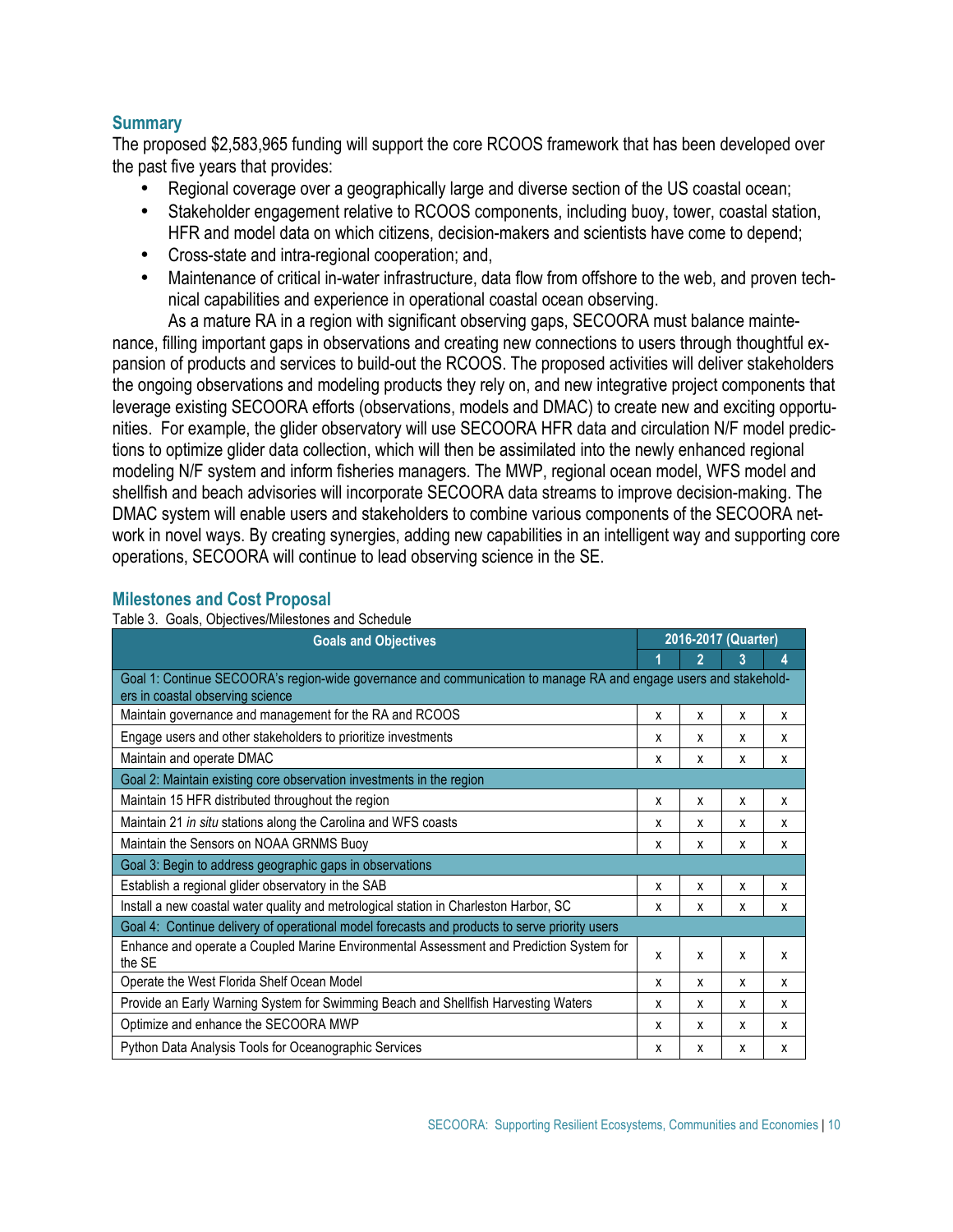Cost Proposal. Summarized costs of the 1-year duration of this effort are in Table 4. \$2,583,965 will support Goals 1 through 4, however operational readiness and uptime of various observations will be significantly impacted at this funding level. All components of this effort are leveraged, however it is difficult to provide exact dollar values on contributions. Most of the observing assets were purchased with non-IOOS funds, and ongoing maintenance is subsidized by other grants. The same is true of most of the modeling work, i.e. models were initially developed with other funds. Five percent of the SECOORA Executive Director's salary is supported from member dues, as is a portion of her travel. Finally, a number of PIs are working at very subsidized or no cost.

| Obj.      | <b>PI/Contractor</b>                                 | Inst.                                   | YR <sub>1</sub> |
|-----------|------------------------------------------------------|-----------------------------------------|-----------------|
| Goal 1    | Governance, Outreach & DMAC                          |                                         |                 |
| $1.1 - 2$ | Hernandez (Gov.&Out.)                                | <b>SECOORA</b>                          | 496,703         |
| 1.3       | Wilcox (DMAC)                                        | Axiom                                   | 195,800         |
|           | Goal 1 Sub-total                                     |                                         |                 |
| Goal 2    | <b>Maintain existing core observations</b>           |                                         |                 |
| 2.1       | <b>High Frequency Radars</b>                         |                                         |                 |
|           | Shay                                                 | <b>UM</b>                               | 126,000         |
|           | Voulgaris                                            | <b>USC</b>                              | 90,000          |
|           | Savidge                                              | <b>UGA/SkIO</b>                         | 90,000          |
|           | Seim                                                 | <b>UNCCH</b>                            | 108,000         |
|           | Weisberg                                             | <b>USF</b>                              | 126,000         |
|           | Sub-total HFR                                        |                                         | 540,000         |
| 2.2       | <b>Moored &amp; Coastal</b>                          |                                         |                 |
|           | Leonard (Carolinas)                                  | <b>UNCW</b>                             | 365,000         |
|           | Weisberg (WFS Moor.)                                 | <b>USF</b>                              | 250,000         |
|           | Luther (WFS Coastal)                                 | <b>USF</b>                              | 50,000          |
| 2.3       | <b>GRNMS Buoy</b>                                    |                                         |                 |
|           | Noakes (Gray's Reef)                                 | <b>UGA</b>                              | 58,962          |
|           | Cai (Gray's Reef)                                    | <b>UDEL</b>                             | 97,221          |
|           | Sub-total Moored & Coastal & GRNMS                   |                                         | 821,183         |
|           | Goal 2 Sub-total                                     |                                         |                 |
| Goal 3    | Address geographic gaps in observations              |                                         |                 |
| 3.1       | <b>Gliders</b>                                       |                                         |                 |
|           | Edwards                                              | UGA/SkIO                                | 22,473          |
|           | Zhang                                                | <b>GA Tech</b>                          | 20,632          |
|           | Seim                                                 | <b>UNCCH</b>                            | 25,082          |
|           | He                                                   | <b>NCSU</b>                             | 22,053          |
|           | Lembke                                               | <b>USC</b>                              | 24,332          |
|           | Hernandez                                            | <b>SECOORA</b>                          | 35,428          |
|           | <b>Sub-total Gliders</b>                             |                                         | 150,000         |
| 3.2       | Sanger (Chas. Harbor)                                | <b>SCDNR</b>                            | 75,000          |
|           | Goal 3 Sub-total                                     |                                         | 225,000         |
| Goal 4    | Continue delivery of operational models and products |                                         |                 |
| 4.1       | He (Regional Model)                                  | <b>NCSU</b>                             | 130,000         |
| 4.2       | Weisberg (WFCOM)                                     | USF (Funding included in Objective 2.2) |                 |
| 4.3       | Porter (Beach/Shellfish)                             | <b>USC</b>                              | 100,000         |
| 4.4       | Dorton (MWP)                                         | <b>UNCW</b>                             | 35,280          |
|           | Fernandes(Python Tools)                              | <b>Brazil</b>                           | 40,000          |
|           | Goal 4 Sub-total                                     |                                         | 305,280         |
|           | <b>GRAND TOTAL</b>                                   |                                         | \$2,583,965     |

Table 4. Costs by Objective, PI and Institution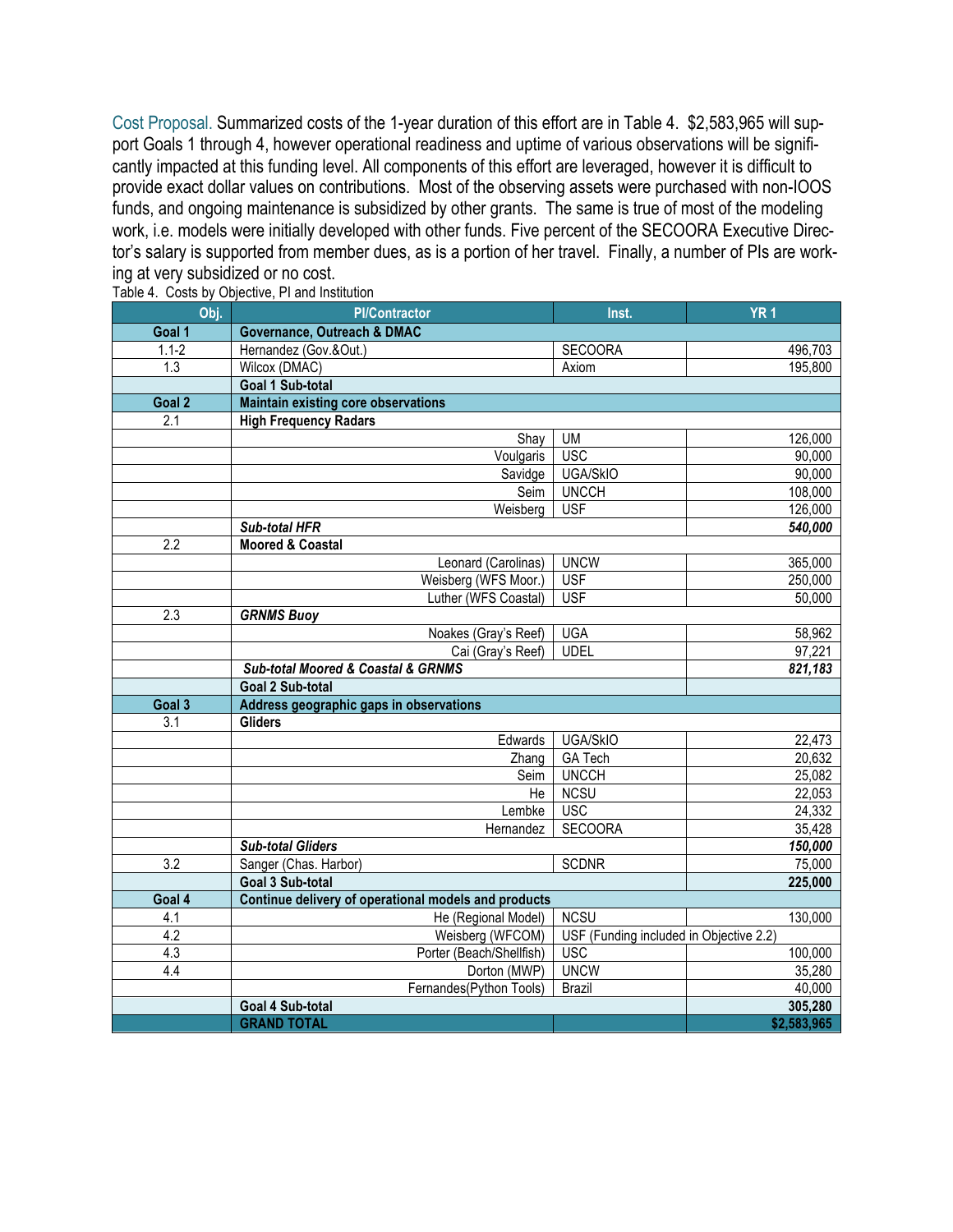

## Figure 1: This schematic is a visual representation of the overall proposal. With oversight from Governance and Management, and in collaboration with PIs, Data Management and Communications successfully manages and integrates data for a suite of tools and applications. Each component is linked to priority stakeholder needs under four theme areas.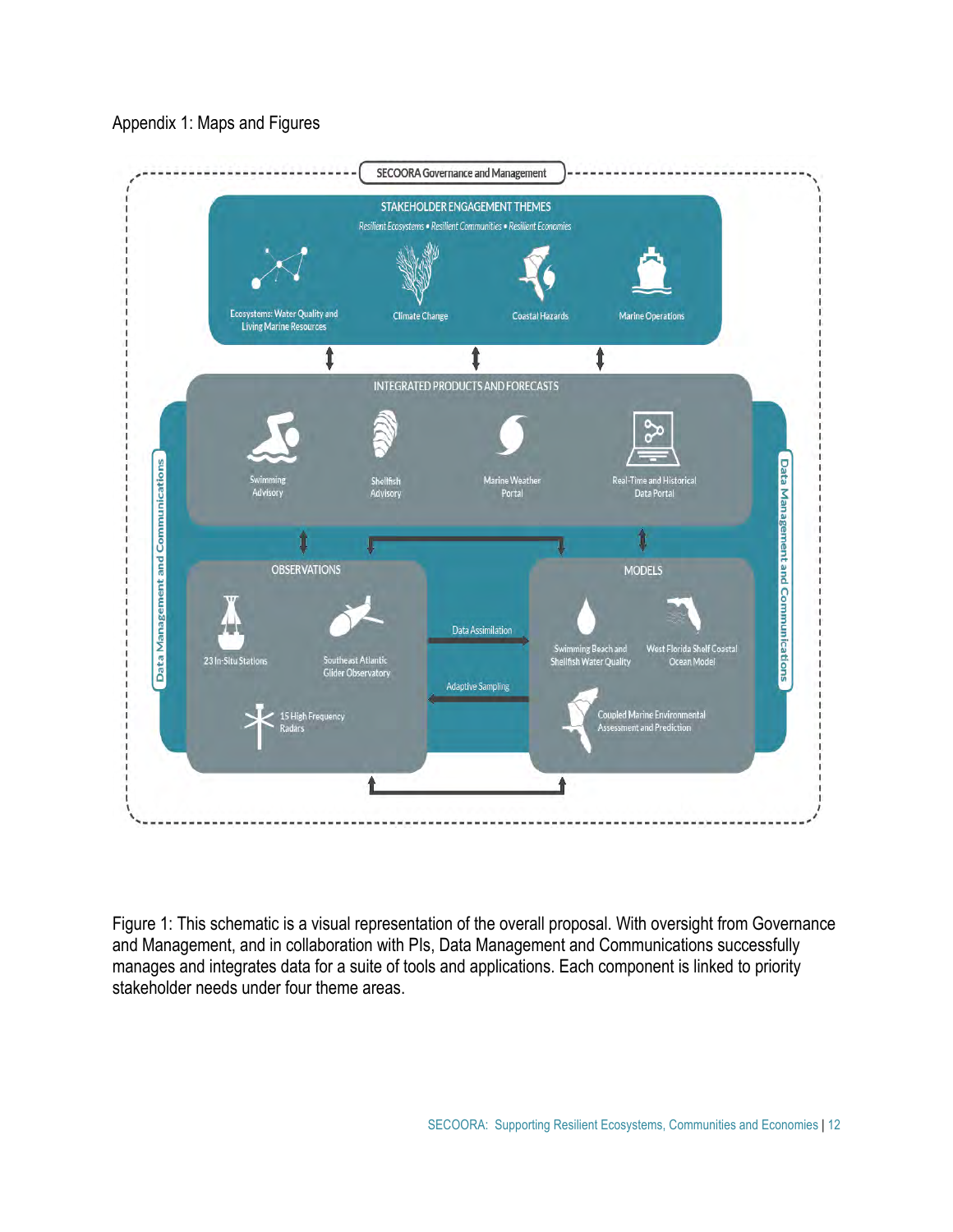

Figure 2: Map of existing SECOORA observations (buoys, coastal and HFR station locations). Glider sampling missions in South Atlantic Bight (SAB) are represented by blue, red and black sawtooth lines.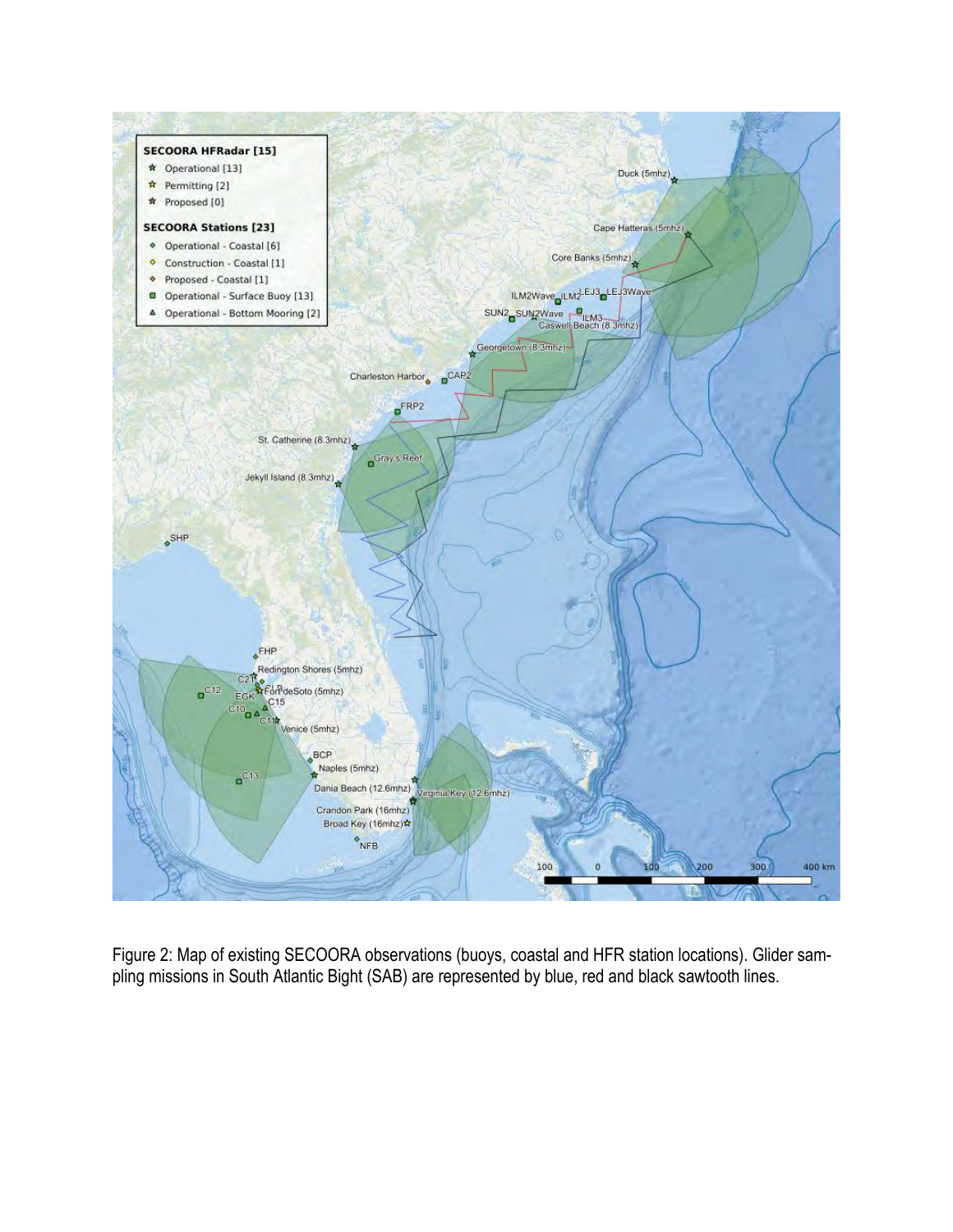

Figure 3: Goals 4 Products Areal Extent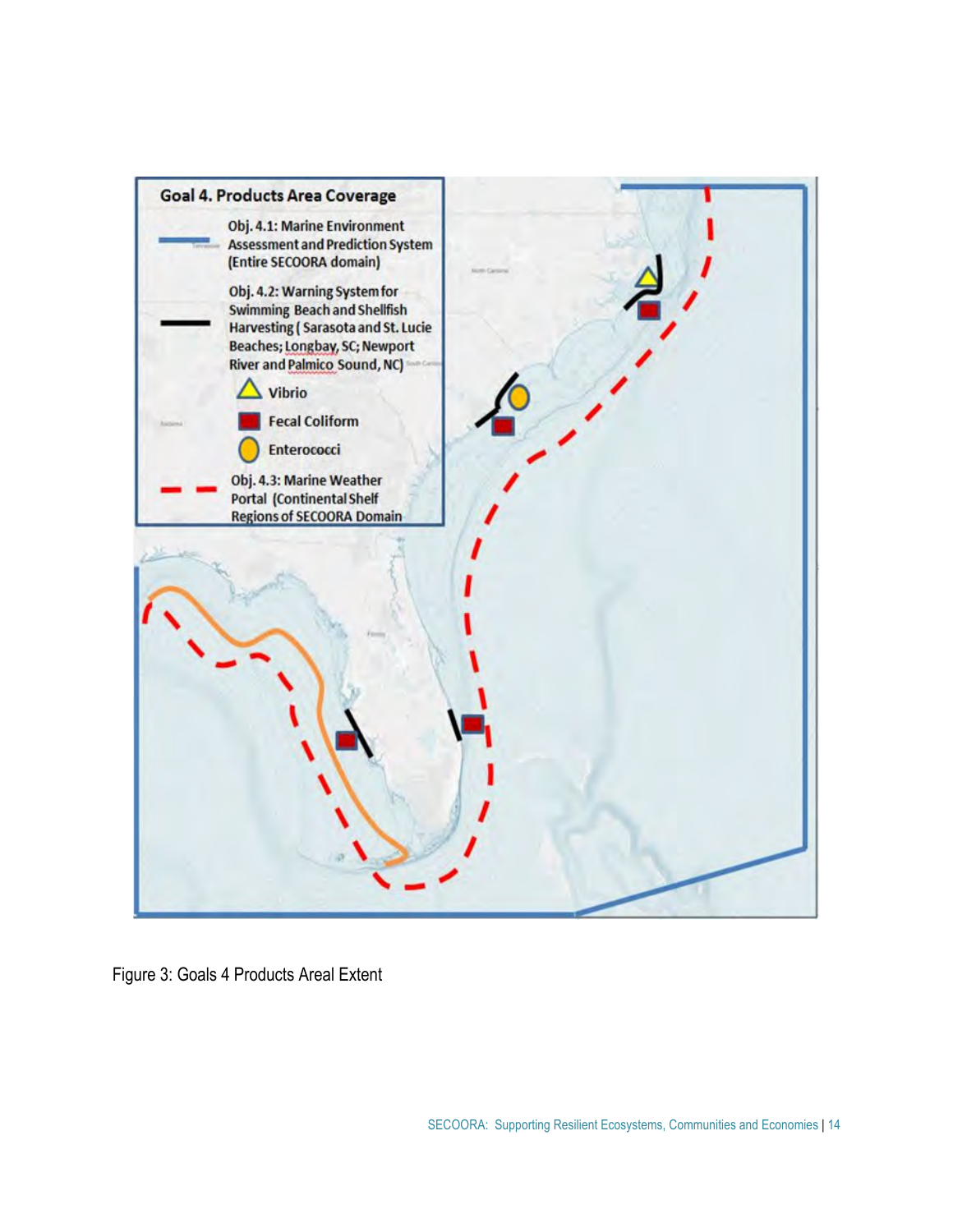## Appendix 2: References

 

- 1 SECOORA User Needs Assessment (2014, October) http://secoora.org/webfm\_send/1235<br>
<sup>2</sup> SECOORA Communications Page, http://secoora.org/communications<br>
<sup>3</sup> SECOORA Member and Stakeholder Survey (2014). http://secoora.org/w
- 
- 
- <sup>4</sup> SECOORA User Needs Assessment, page 3, (2014, October). http://secoora.org/webfm\_send/1235
- 
- 5 Clam Bayou Station, http://comps.marine.usf.edu/index?view=station&id=CLB 6 Castelao, R. (2011). Intrusions of Gulf Stream waters onto the South Atlantic Bight shelf. *J. Geophys. Res. Journal of Geophysical Research, 116*(C10).
- 7 Chang, D., Zhang, F., & Edwards, C. (2015). Real-Time Guidance of Underwater Gliders Assisted by Predictive Ocean Models. *J. Atmos. Oceanic Technol. Journal of Atmospheric and Oceanic Technology, 32*, 562-578.
- 8 Oliver, M., Breece, M., Fox, D., Haulsee, D., Kohut, J., Manderson, J., & Savoy, T. (2013). Shrinking the Haystack: Using an AUV in an Integrated Ocean Observatory to Map Atlantic Sturgeon in the Coastal Ocean. *Fisheries, 38*(5), 210-216.
- 9 Hyun, K. H. & He, R. (2010). Coastal upwelling in the South Atlantic Bight: A revisit of the 2003 cold event using long term observations and model hindcast solutions. Journal of Marine Systems, v83, 1-13
- 10 Xue, Z., Zambon, J., Yao, Z., Liu, Y., & He, R. (2015) An integrated ocean circulation, wave, atmosphere, and marine ecosystem prediction system for the South Atlantic Bight and Gulf of Mexico, Journal of Operational Oceanography.
- 11 Booij, N., Ris, R., & Holthuijsen, L. (1999). A third-generation wave model for coastal regions: 1. Model description and validation. *J. Geophys. Res. Journal of Geophysical Research,104*(C4), 7649-7649.
- 12 Skamarock, W.C., Klemp, J.B., Dudhia, J., Gill, D.O., Barker, D.M., Wang, W., Powers, J.G. (2005): A Description of the Advanced Research WRF Version 2. NCAR Technical Note, NCAR/TN-468+STR.
- 13 Shchepetkin, A., & Mcwilliams, J. (2005). The regional oceanic modeling system (ROMS): A split-explicit, free-surface, topography-following-coordinate oceanic model. *Ocean Modelling,* 347-404.
- 14 Zheng, L. & Weisberg, R.H. (2012). Modeling the West Florida Coastal Ocean by Downscaling from the
- Deep Ocean, Across the Continental Shelf and into the Estuaries, *Ocean Modeling*, 48 (2012), 10-29. 15 Weisberg, R.H., Zheng, L., Liu, Y., Lembke, C., Lenes, J.M. & Walsh, J.J. (2014). Why a red tide was not observed on the West Florida Continental Shelf in 2010. *Harmful Algae*, 38, 119-126. 16 Weisberg, R.H., Zheng, L., Liu, Y., Corcoran, A.A., Lembke, C., Hu, C., Lenes, J.M., and Walsh, J.J.,
- (2015). *Karenia brevis* blooms on the West Florida Shelf: A comparative study of the robust 2012 bloom and the nearly null 2013 event, Cont. Shelf Res., in review.
- 17 Weisberg, R.H., Zheng, L., and Peebles, E., (2014). Gag grouper larvae pathways on the West Florida Shelf, *Cont. Shelf Res.*
- 18 Weisberg, R.H, Zheng L., Liu Y., Murawski S., Hu C., & Paul J. (2014). Did Deepwater Horizon Hydrocarbons Transit to the West Florida Continental Shelf? Deep-Sea Res., Part II.
- <sup>19</sup> Weisberg, R.H., Zheng L., Liu Y. & Huang Y. (2015). How Deepwater Horizon Oil Arrived at the Beach, Cont. Shelf Res., in review.
- 20 Weisberg, R.H., Barth A., Alvera-Azcárate A., & Zheng L. (2009). A coordinated coastal ocean observing and modeling system for the West Florida Shelf, *Harmful Algae*., 8, 585-598.
- 21 Weisberg, R.H., Zheng, L., Liu, Y., Corcoran, A.A., Lembke, C., Hu, C., Lenes, J.M., and Walsh, J.J., (2015). *Karenia brevis* blooms on the West Florida Shelf: A comparative study of the robust 2012 bloom and the nearly null 2013 event, Cont. Shelf Res., in review.
- <sup>22</sup> SECOORA supported How's the Beach application, http://howsthebeach.org